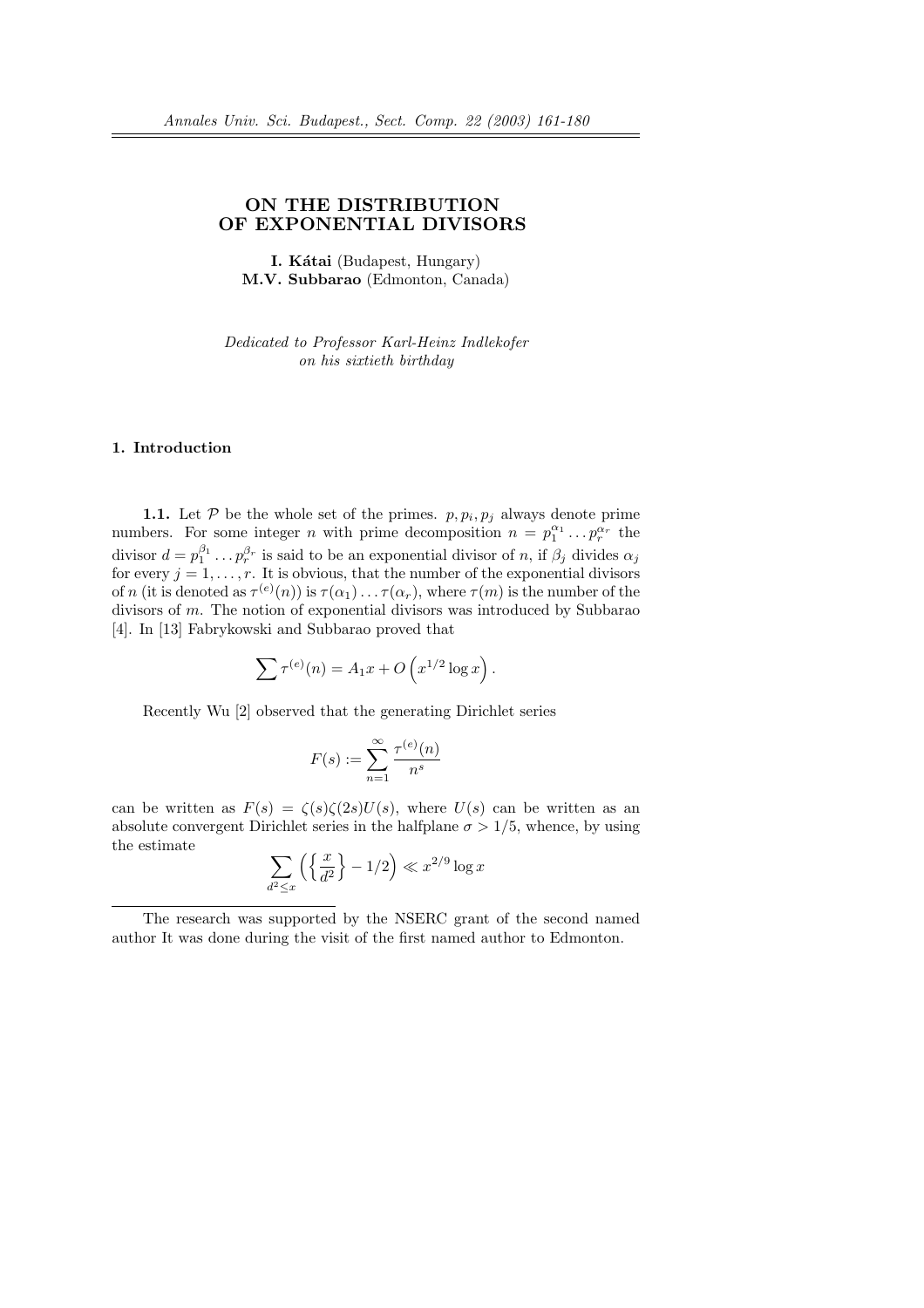(see [6]) he was able to deduce that

$$
\sum \tau^{(e)}(n) = A_1 x + A_2 \sqrt{x} + O\left(x^{2/9} \log x\right).
$$

Smati and Wu [3] recently proved that

(1.1) 
$$
\sum_{p \le x} \tau^{(e)}(p-1) = c \text{ li } x + O_A\left(\frac{x}{(\log x)^A}\right)
$$

holds for every fixed A.

**1.2.** Let  $\beta$  be the set of square full numbers. For some integer  $n$ , let  $E(n)$  be the square full, and  $F(n)$  be the square free part of n. Then  $n =$  $= E(n)F(n), (E(n), F(n)) = 1$  and  $E(n)$  is the largest divisor of n which belongs to B.

For some  $b \in \mathcal{B}$  let  $\mathcal{R}_b$  be the set of those integers n for which  $E(n) = b$ . Let

(1.2) 
$$
\nu_x(b) := \frac{1}{x} \# \{n < x, \ n \in \mathcal{R}_b\},
$$

$$
\nu(b) := \lim_{x \to \infty} \nu_x(b).
$$

By elementary sieve one can deduce that

(1.3) 
$$
\nu(b) = \frac{1}{\zeta(2)b} \prod_{p|b} \frac{1}{1 + 1/p}.
$$

Let  $m \in \mathbb{N}$ ,  $m = p_1^{\alpha_1} \dots p_r^{\alpha_r}$ . Let

$$
D(m) := \{p_1^{\gamma_1} \dots p_r^{\gamma_r} \mid \gamma_1, \dots, \gamma_r \in \mathbb{N}_0\},\
$$

where  $\mathbb{N}_0$  is the set of nonnegative integers.

Let

(1.4) 
$$
M(x) = \sum_{n \le x} |\mu(n)|; \quad M(x|b) = \sum_{\substack{n \le x \\ (n,b)=1}} |\mu(n)|.
$$

It is known that

$$
M(x) - \frac{x}{\zeta(2)} \ll \sqrt{x} \exp\left(-c(\log x)^{3/5}(\log \log x)^{-1/5}\right)
$$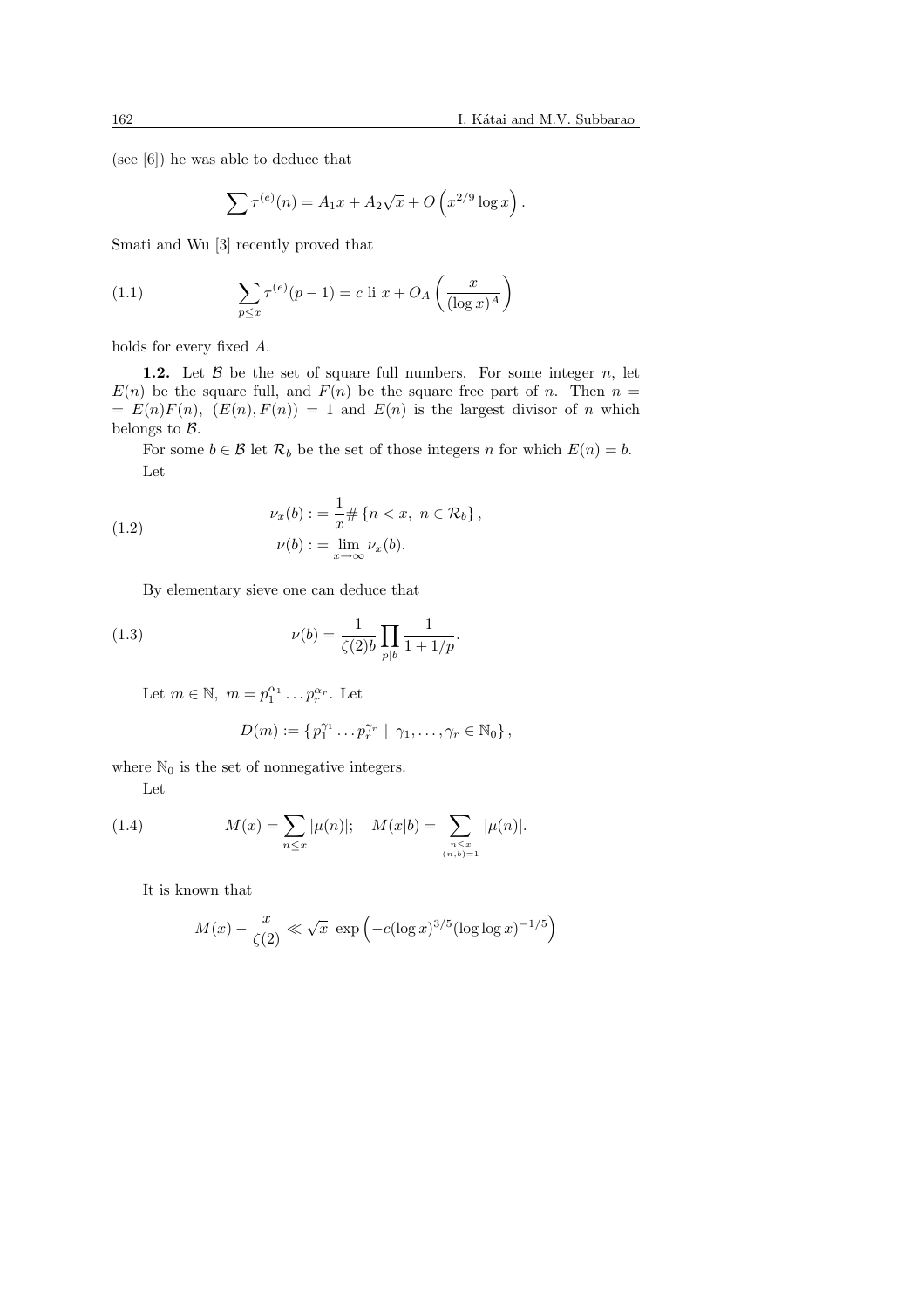(Walfisz [7]). We shall use the somewhat weaker inequality

(1.5) 
$$
M(x) - \frac{x}{\zeta(2)} = O(\sqrt{x}).
$$

**Theorem 1.** We have, for  $b \in \mathcal{B}$ 

(1.6) 
$$
\nu_x(b) = \nu(b) + O\left(\frac{1}{b\sqrt{x}}\prod_{p|b}\left(1 + \frac{1}{\sqrt{p}}\right)\right).
$$

**Remark.** A. Ivić [10] proved: if f is a multiplicative function such that  $f(p^{\alpha}) = g(\alpha) \in \mathbb{N}, g(1) = 1$ , then

$$
\frac{1}{x} \sum_{\substack{n \leq x \\ f(n)=k}} = d_k + O\left(\frac{1}{\sqrt{x}} \exp\left(-c(\log x)^{3/5} (\log \log x)^{-1/5}\right)\right).
$$

From our Theorem 1 one can deduce a similar theorem which is weaker than his, if k is small, and stronger than his for large  $|k|$ .

**Theorem 2.** Let f be a multiplicative function for which  $f(p^{\alpha}) =$  $= g(\alpha)$ ,  $g(1) = 1$ ,  $g(2) > 0$ . Assume furthermore that

$$
\frac{|g(2)|}{2^2} + \frac{|g(3)|}{2^3} + \dots
$$

is finite.

Then

(1.7) 
$$
\frac{1}{x} \sum_{n \leq x} f(n) = \sum_{b \in \mathcal{B}} f(b) \nu(b) + O\left(\sqrt{x} (\log x)^{g(2)-1}\right),
$$

(1.8) 
$$
\sum_{b \in \mathcal{B}} f(b)\nu(b) = \frac{1}{\zeta(2)} \prod_{p \in \mathcal{P}} \left( 1 + \sum_{j=2}^{\infty} \frac{g(j)}{(1 + 1/p) p^j} \right).
$$

Corollary of Theorem 1. We have

(1.9) 
$$
\frac{1}{x} \sum_{n \leq x} \Omega \left( \tau^{(e)}(n) \right) = A + O \left( \frac{\log \log x}{\sqrt{x}} \right),
$$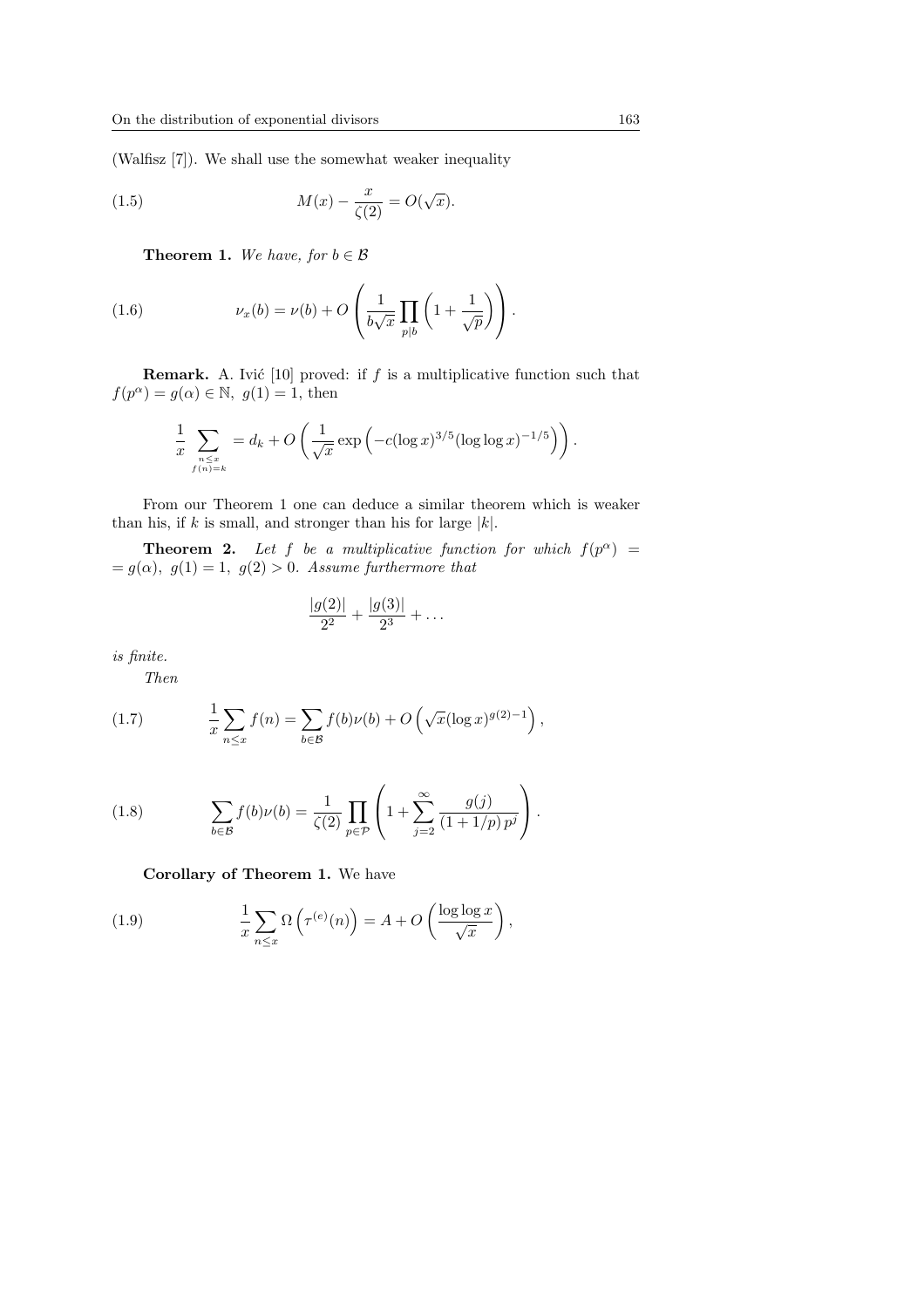(1.10) 
$$
A = \sum_{b \in \mathcal{B}} \Omega \left( \tau^{(e)}(b) \right) \nu(b),
$$

and

(1.11) 
$$
\frac{1}{x} \sum_{n \leq x} \omega \left( \tau^{(e)}(n) \right) = B + O\left( \frac{\log \log x}{\sqrt{x}} \right),
$$

where

(1.12) 
$$
B = \sum_{b \in \mathcal{B}} \omega \left( \tau^{(e)}(b) \right) \nu(b).
$$

Here  $\omega(n)$  is the number of the prime divisors, and  $\Omega(n)$  is the number of prime-power divisors of n.

Remark. (1.11) is somewhat stronger than Corollary 1 in [3].

We shall prove

Theorem 3. We have

$$
\# \{ n \in [X, X + H], \quad n \in \mathcal{R}_b \} =
$$
  
=  $H \nu(b) + O\left(X^{\Theta + \varepsilon} \cdot 2^{\omega(b)}\right) + O\left(H^{1/2} X^{\varepsilon} \prod_{p|b} \left(1 + 1/\sqrt{p}\right)\right)$ 

uniformly as  $0 < H < x$ . Here  $\Theta = 0,2204$  and  $\varepsilon$  is an arbitrary positive constant. The implied constants in the order terms may depend on  $\varepsilon$ .

1.3 We have

**Theorem 4.** Let  $\Theta = 7/12$ , A and B be arbitrary positive constants. Assume that  $x^{\Theta + \varepsilon} \leq y \leq x$ . Let  $b \in \mathcal{B}$  and  $b < (\log x)^A$ . Then

(1.13) 
$$
\# \{ p < x \mid p - 1 \in \mathcal{R}_b \} = \rho(b) \text{ li } x + O\left(\frac{x}{(\log x)^B b}\right)
$$

(1.14) 
$$
\# \{ p \in [x, x + y] \mid p - 1 \in \mathcal{R}_b \} =
$$

$$
= \rho(b) (\text{li } (x + y) - \text{li } x) + O\left(\frac{y}{(\log x)^{B} b}\right),
$$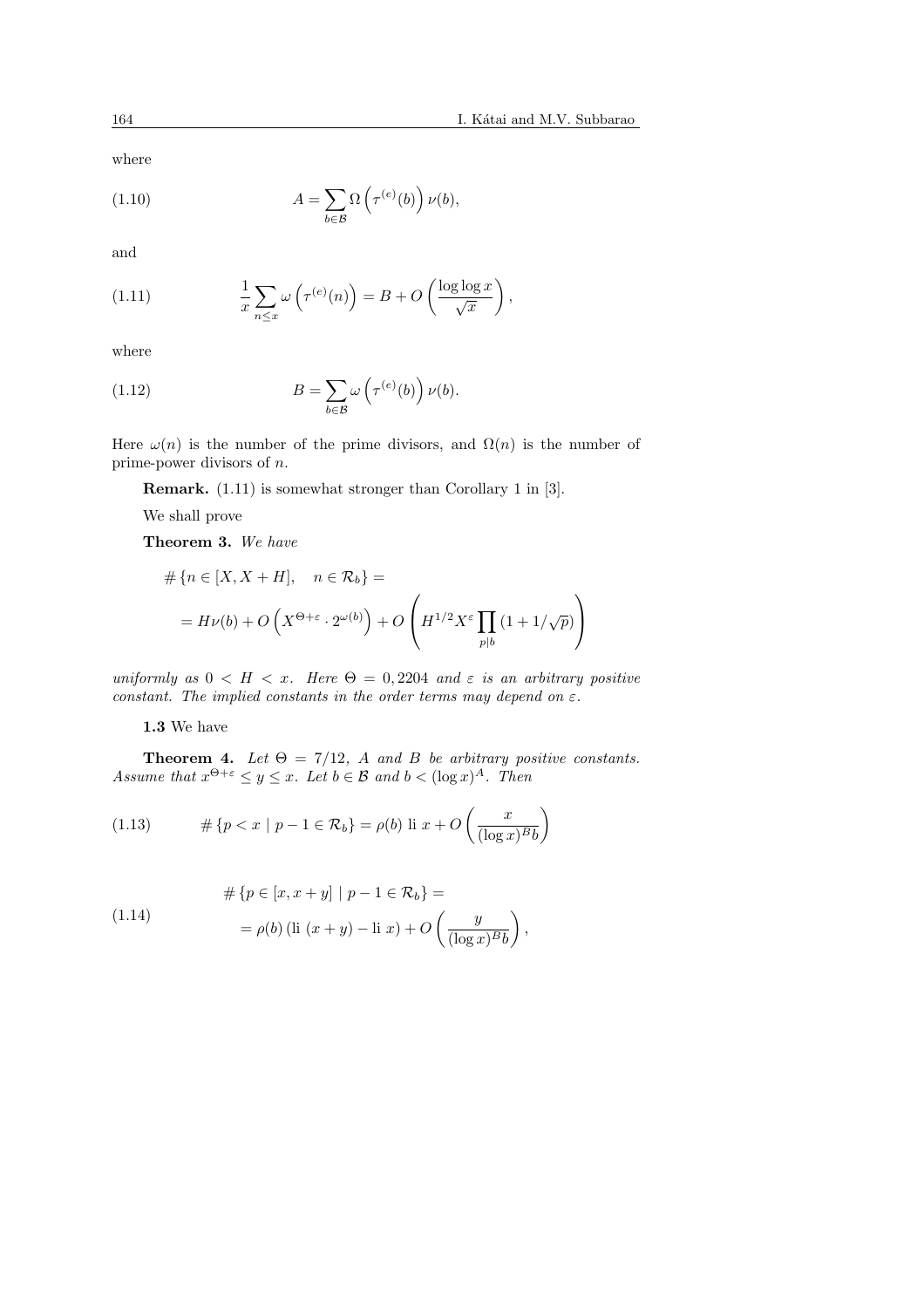(1.15) 
$$
\rho(b) := \frac{c}{b} \prod_{\substack{\pi \mid b \\ \pi \in \mathcal{P}}} \frac{\pi(\pi - 1)}{\pi^2 - \pi - 1}, \quad C = \prod_{p \in \mathcal{P}} \left(1 - \frac{1}{p(p - 1)}\right)
$$

Corollary of Theorem 4. Let  $y \in$ £  $x^{\Theta+\varepsilon}, x$ ,  $\Theta = \frac{7}{12}, \quad r \in \mathbb{N}$ . Then

(1.16) 
$$
\sum_{p \in [x,x+y]} \tau^{(e)r}(p-1) = D_r(\text{li } (x+y) - \text{li } x) + O\left(\frac{y}{(\log x)^{B_1}}\right),
$$

where  $B_1$  is an arbitrary constant.

Here

(1.17) 
$$
D_r = \sum_{b \in \mathcal{B}} \tau^{(e)}(b)^r \cdot \rho(b).
$$

**1.4.** Let  $a_1, a_2, \ldots, a_k$  be distinct positive integers,  $G := \prod_{i < j} (a_i - a_j)$ ,  $G = q_1^{\gamma_1} \dots q_r^{\gamma_r}, q_1, \dots, q_r$  be primes.

Let  $T = G^{[A \log \log x]}$ , and for  $l \in [1, T - 1]$ ,  $(l, T) = 1$ ,  $1 \le l \le T - 1$  let  $t_1(l), t_2(l), \ldots, t_k(l)$  be defined as

$$
t_j(l) = \prod_{p^{\alpha}||l+a_j} p^{\alpha} \qquad (l = 1, \ldots, k).
$$

Let furthermore  $e_j^{(l)} := E(t_j(l))$ , the square full part of  $t_j(l)$ . Let  $c_1, \ldots, c_k \in \mathcal{B}$ , such that  $(c_i, c_j) = 1$   $(i \neq j)$ , and  $(c_i, G) = 1$ . Assume that max  $c_j < (\log x)^A$ .

**Theorem 5.** Let  $x^{\Theta + \varepsilon} \leq y \leq x$ ,  $\Theta = 7/12$ . Then (1.18)  $#$ ©  $p \in [x, x+y] \mid p \equiv l \pmod{T}, \quad p + a_j \in \mathcal{R}_{e_j c_j} \quad (j = 1, ..., k)$ ª =  $=\frac{(\text{li}(x+y)-\text{li}(x))}{(T)}$  $\frac{g f}{\varphi(T)} \frac{\ln(x)}{E(c_1,\ldots,c_k)} + O_B$  $\begin{pmatrix} y \\ y \end{pmatrix}$  $(\log x)^B$  $\frac{1}{\sqrt{2}}$ ,

where

(1.19) 
$$
E(c_1, ..., c_k) = \frac{1}{c_1, ..., c_k} \prod_{\substack{\pi \mid Gc_1...c_k \\ \pi \in \mathcal{P}}} \left(1 - \frac{k}{\pi(\pi - 1)}\right).
$$

.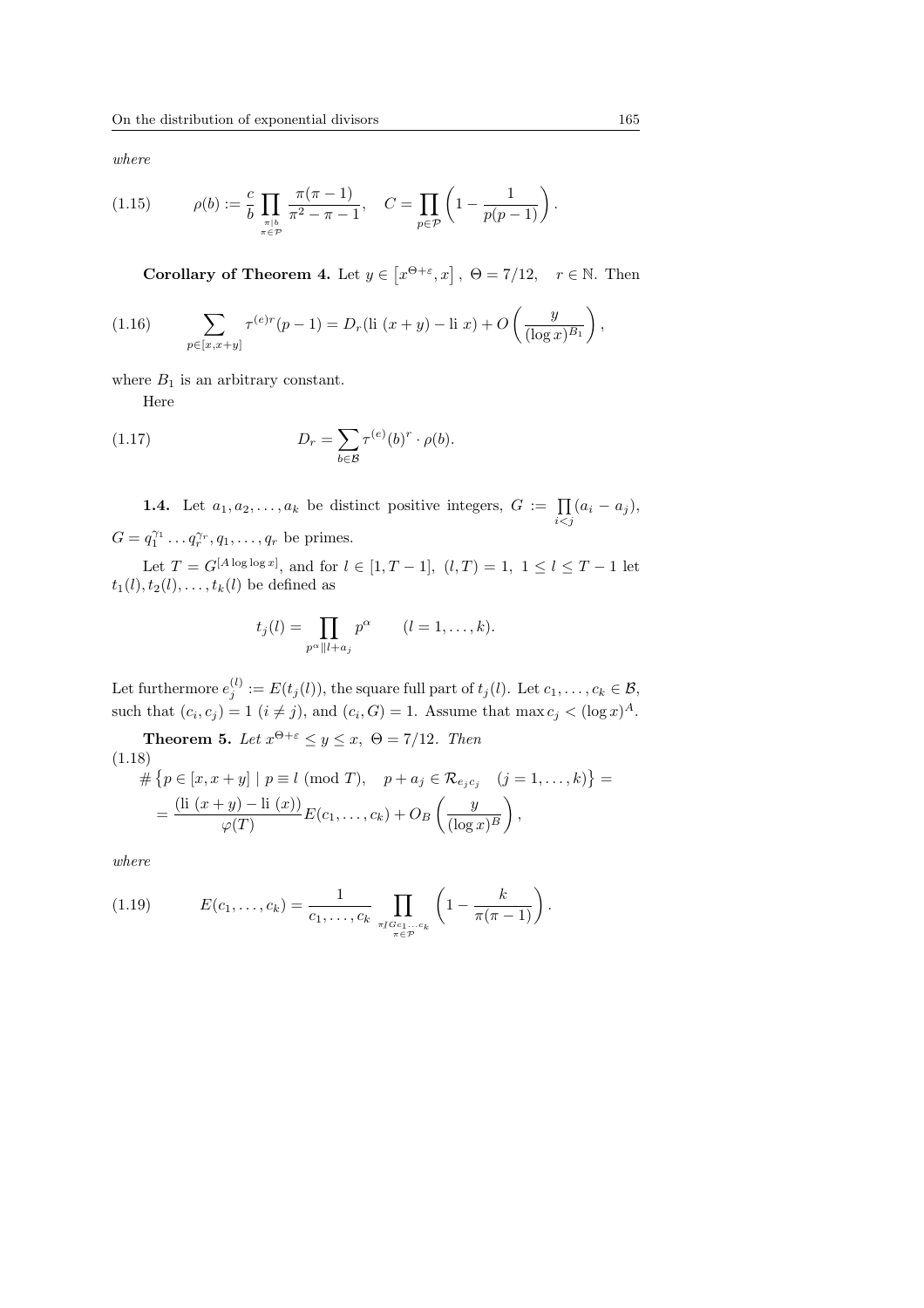As a consequence, for  $h(p) := \tau^{(e)r_1}(p + a_1) \dots \tau^{(e)r_k}(p + a_k)$  we have

$$
(1.20) \sum_{p \in [x,x+y]} h(p) = K_{r_1,\ldots,r_k}(a_1,\ldots,a_k) (\text{li } (x+y) - \text{li } x) + O_B\left(\frac{y}{(\log x)^B}\right),
$$

B is an arbitrary positive constant.

1.5. We would be able to prove the following theorems.

**Theorem A.** Let  $f_1, f_2, \ldots, f_k \in \mathbb{Z}[x]$  be such that every  $f_i$  is a product of distinct irreducible polynomials of degree not higher than three. Then

$$
\sum_{n \leq x} \tau^{(e)} (f_1(n)) \tau^{(e)} (f_2(n)) \dots \tau^{(e)} (f_k(n)) = Cx + o(x)
$$

with some positive constant C.

**Theorem B.** If  $f_1, \ldots, f_k \in \mathbb{Z}[x]$ , and every  $f_j$  is a product of distinct irreducible polynomials of degree not higher than two, then

$$
\sum_{p \leq x} \tau^{(e)} (f_1(p)) \tau^{(e)} (f_2(p)) \dots \tau^{(e)} (f_k(p)) = C^* \text{ li } x + o(\text{li } x)
$$

with some positive constant  $C^*$ .

Theorem A can be proved on a routine way by using the following theorem of C. Hooley: if  $f \in \mathbb{Z}[x]$  is irreducible, deg  $f \leq 3$ , then the number of the integers  $n \leq x$  for which there is a prime  $p > \log x$  such that  $p^2 | f(n)$  is at most  $\overline{O}$ ∪t<br>∕ z(log x)<sup>-1/3</sup>) . See C. Hooley [5], Chapter 4, Theorem 3, or [12] for a better estimate.

Let  $g \in \mathbb{Z}[x]$  be an irreducible polynomial of degree 2. Let  $\varepsilon > 0$  and  $y = x^{1/2+\varepsilon}$ . One can prove that the number of the integers  $n \in [x, x + y]$  for which there is a prime  $q > (\log x)^2$  such that  $q^2|g(n)$  is at most  $O(Y/(\log x)^2)$ .

Hence we can deduce Theorem B, or even a short interval version of it.

Let  $\rho(m)$  be the number of solution of  $n^2 + 1 \equiv 0 \pmod{m}$ . We shall prove

**Theorem 6.** Let  $Y = x^{2/3+\epsilon}$ ,  $\epsilon > 0$  be a small constant. Then, for every fixed  $A > 0$ .

$$
\sum_{n \in [X, X+Y]} \tau^{(e)}(n^2+1) = CY + O_A(Y/(\log x)^A),
$$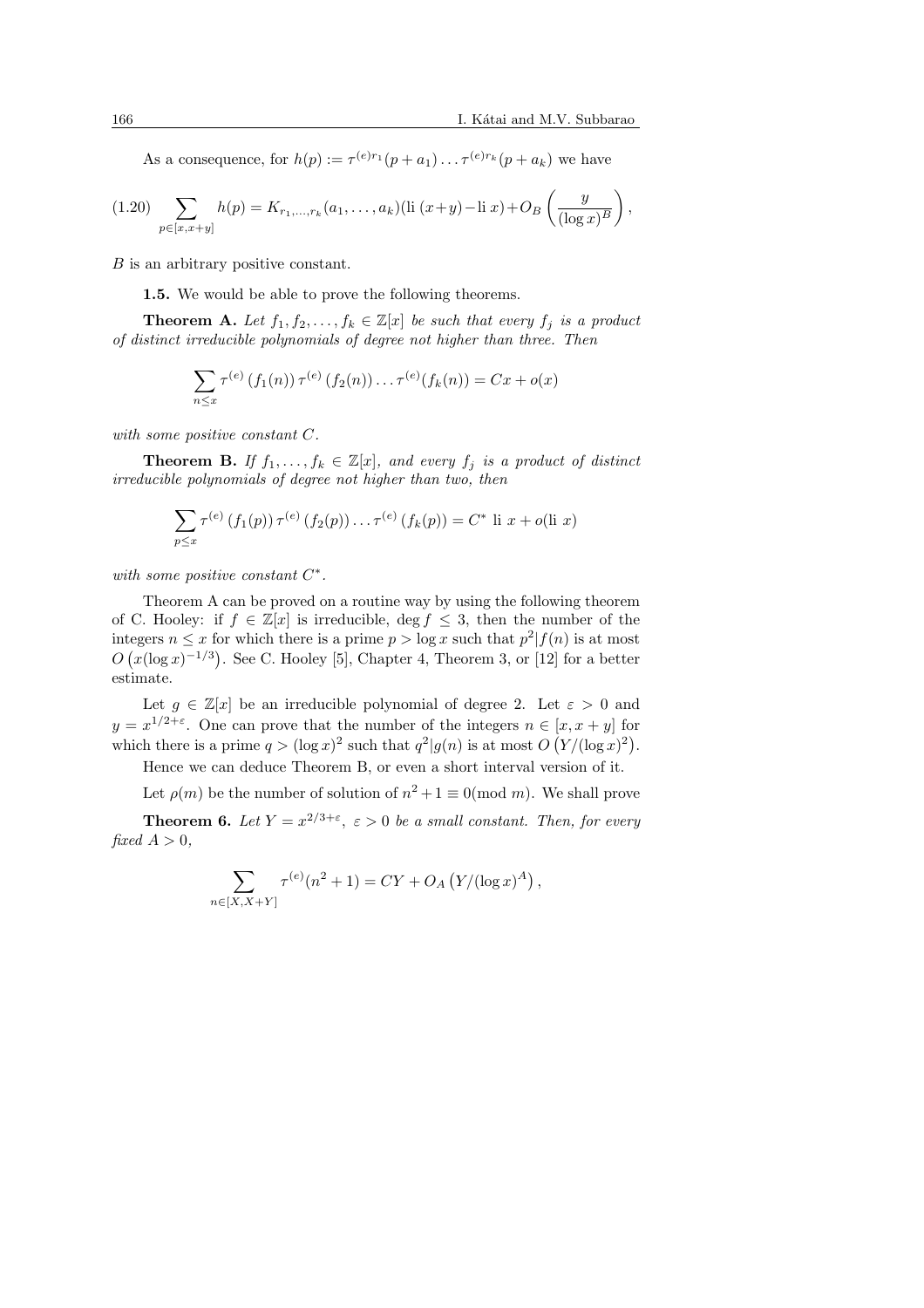$$
C = \sum_{b \in \mathcal{B}} \frac{\tau^{(e)}(b) \rho(b) \varphi(b)}{b^2} \prod_{\substack{\pi \mid b \\ \pi \in \mathcal{P}}} \left(1 - \frac{\rho(\pi^2)}{\pi^2}\right).
$$

**Theorem 7.** Let  $Y = x^{2/3+\epsilon}$ , A be an arbitrary positive constant. Then

$$
\sum_{p \in [X, X+Y]} \tau^{(e)}(p^2+1) = C_1(\text{li }(X+Y) - \text{li } X) + O_A(Y/(\log x)^A),
$$

where

$$
C_1 = \sum_{b \in \mathcal{B}} \frac{\tau^{(e)}(b)\rho(b)}{b} \prod_{\substack{\pi \mid b \\ \pi \in \mathcal{P}}} \left(1 - \frac{\rho(\pi)}{\pi(\pi - 1)}\right).
$$

# 2. Proof of Theorems 1, 2

Since

$$
\sum_{(n,b)=1}\frac{|\mu(n)|}{n^s}=\prod_{p|b}\left(1+\frac{1}{p^s}\right)^{-1}\cdot\sum_{n=1}^\infty\frac{|\mu(n)|}{n^s}
$$

holds for  $Re s > 1$ , therefore

$$
M(x|b) = \sum_{v \in D(b)} \lambda(v) M\left(\frac{x}{v}\right),
$$

whence

$$
M(x|b) = \frac{x}{\zeta(2)} \sum_{v \in D(b)} \frac{\lambda(v)}{v} + O\left(x^{1/2} \sum_{v \in D(b)} \frac{1}{v^{1/2}}\right) + O\left(x \sum_{v \ge x \atop v \in D(b)} 1/v\right).
$$

Since  $v \geq \sqrt{x} \cdot v^{1/2}$  in the last sum, therefore

$$
M(x|b) = \frac{x}{\zeta(2)} \prod_{p|b} \frac{1}{1+1/p} + O\left(x^{1/2} \prod_{p|b} \left(1 + \frac{1}{\sqrt{p}}\right)\right).
$$

 $\overline{a}$ 

 $\ddot{\phantom{a}}$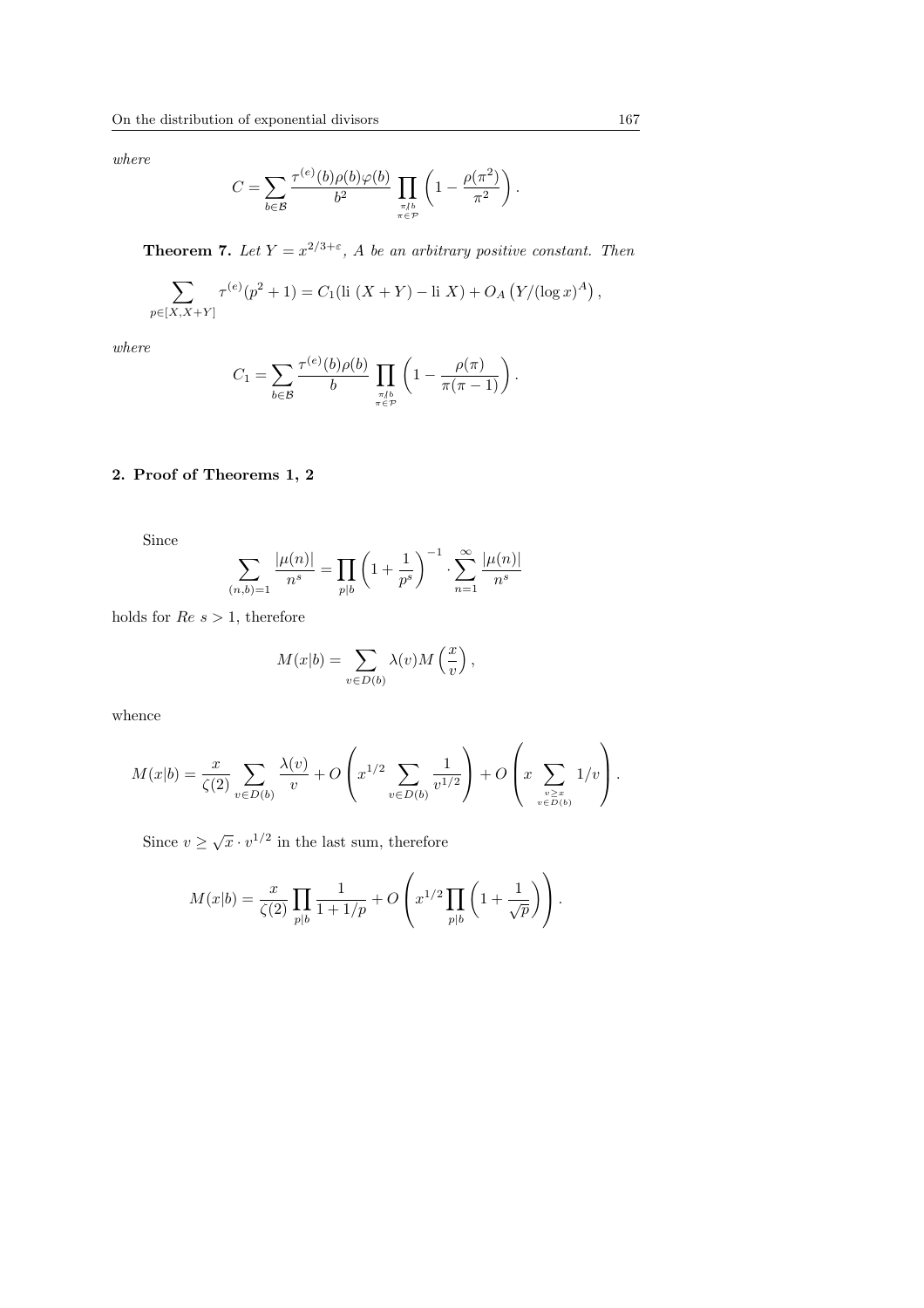Observing that  $\nu_x(b) = x^{-1}M\left(\frac{x}{b}\right)$ b  $\begin{array}{|c|c|} \hline b\end{array}$ ´ , Theorem 1 immediately follows. To prove Theorem 2, we start from the equation

$$
\frac{1}{x}\sum_{n\leq x}f(n)=\sum_{\substack{b\leq x\\b\in\mathcal{B}}}f(b)\nu_x(b)=\sum_{1}+\sum_{2},
$$

where

$$
\sum_{1} = \frac{1}{\zeta(2)} \sum_{\substack{b \in \mathcal{B} \\ b < x}} \frac{f(b)}{b \prod_{p \mid b} (1 + 1/p)},
$$
\n
$$
\sum_{2} = O\left(x^{-1/2} \sum_{b \in \mathcal{B}} \frac{f(b)}{b} \prod_{p \mid b} \left(1 + \frac{1}{\sqrt{p}}\right)\right).
$$

Let  $t(y) = (1 + \sqrt{y}) (|g(2)| \cdot y^2 + |g(3)| \cdot y^3 + \ldots).$  Then

$$
\sum_{b \in \mathcal{B}} \frac{|f(b)|}{b} \prod_{p|b} \left(1 + \frac{1}{\sqrt{p}}\right) \le \exp\left(2 \sum_{p} t(1/p)\right).
$$

Since

$$
\sum_{p \in \mathcal{P}} \frac{1}{p^s} \le \frac{1}{2^{s-2}} \sum \frac{1}{p^2}, \qquad s = 3, 4, \dots,
$$

therefore

$$
\sum_{p} t(1/p) \leq \left(\sum \frac{1}{p^2}\right) \left(|g(2)| + \frac{|g(3)|}{2} + \frac{|g(4)|}{2^2} + \dots\right)
$$

and the right hand side is finite. Thus  $\sum_2 = O$  $(X^{-1/2})$ .

We shall prove that

$$
\sum_0 := \sum_{\substack{b \in \mathcal{B} \\ b \ge x}} \frac{f(b)}{b \prod_{p \mid b} (1 + 1/p)} \ll \frac{1}{\sqrt{x}} (\log x)^{g(2) - 1},
$$

and this completes the proof of Theorem 2.

We can write each b as  $v^2u$ , where v is square free and u is three full, i.e.  $p|u$  implies that  $p^3|u$ .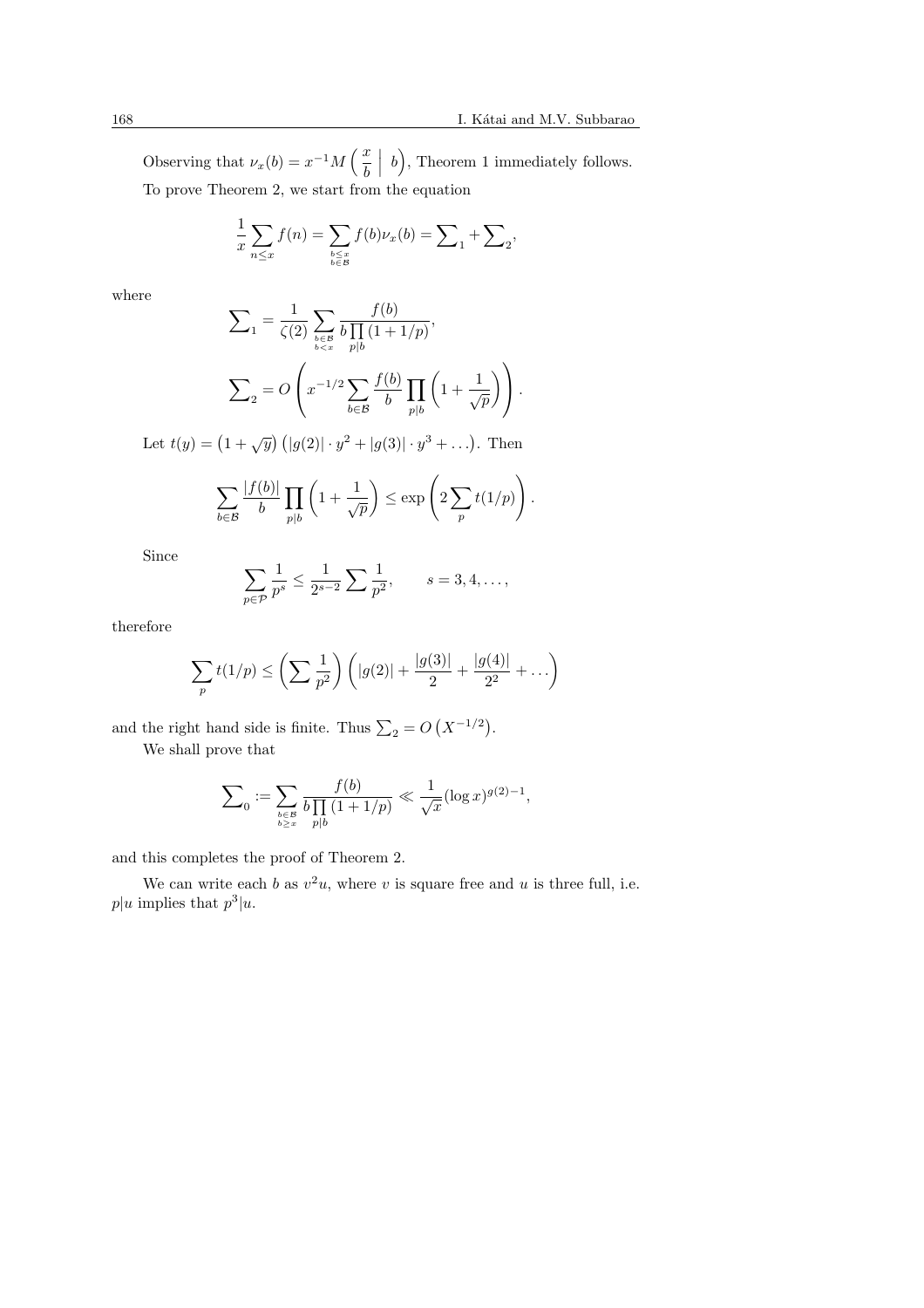Thus

$$
\Delta(Y) := \sum_{uv^2 \le Y} |f(uv^2)| \le \sum_{u \le Y} |f(u)| \cdot \sum_{v \le \sqrt{Y/u}} |f(v^2)|.
$$

Since

$$
\sum_{v \le \kappa} |f(v^2)| \ll \kappa (\log \kappa)^{g(2)-1},
$$

therefore

$$
\Delta(Y) \ll (\log Y)^{g(2)-1} \sqrt{Y} \sum_{u \le Y} \frac{|f(u)|}{u^{1/2}}.
$$

Furthermore

(2.1) 
$$
\sum \frac{|f(u)|}{u^{1/2}} \le \prod_{p \le Y} \left(1 + \frac{|g(3)|}{p^{3/2}} + \frac{|g(4)|}{p^2} + \dots \right).
$$

Arguing as earlier, we can deduce that

$$
\sum_{p \in \mathcal{P}} \left( \frac{|g(3)|}{p^{3/2}} + \frac{|g(4)|}{p^2} + \ldots \right)
$$

is convergent, thus the right hand side of (2.1) is bounded.

Thus  $\Delta(Y) \ll (\log Y)^{g(2)-1} \sqrt{2}$ Y, and so

$$
\sum\nolimits_0 \ll \sum_{j=0}^\infty \frac{1}{2^jX} \Delta(2^jX) \ll \frac{(\log X)^{g(2)-1}}{\sqrt{X}}.
$$

## 3. Proof of the Corollary of Theorem 1

We shall prove  $(1.9)$  only. The proof of  $(1.11)$  is almost the same. From (1.6) we obtain that

$$
\frac{1}{x} \sum_{n \le x} \Omega \left( \tau^{(e)}(n) \right) = A + O\left(\sum_{1} \right) + O\left(\frac{1}{\sqrt{x}} \sum_{2} \right),
$$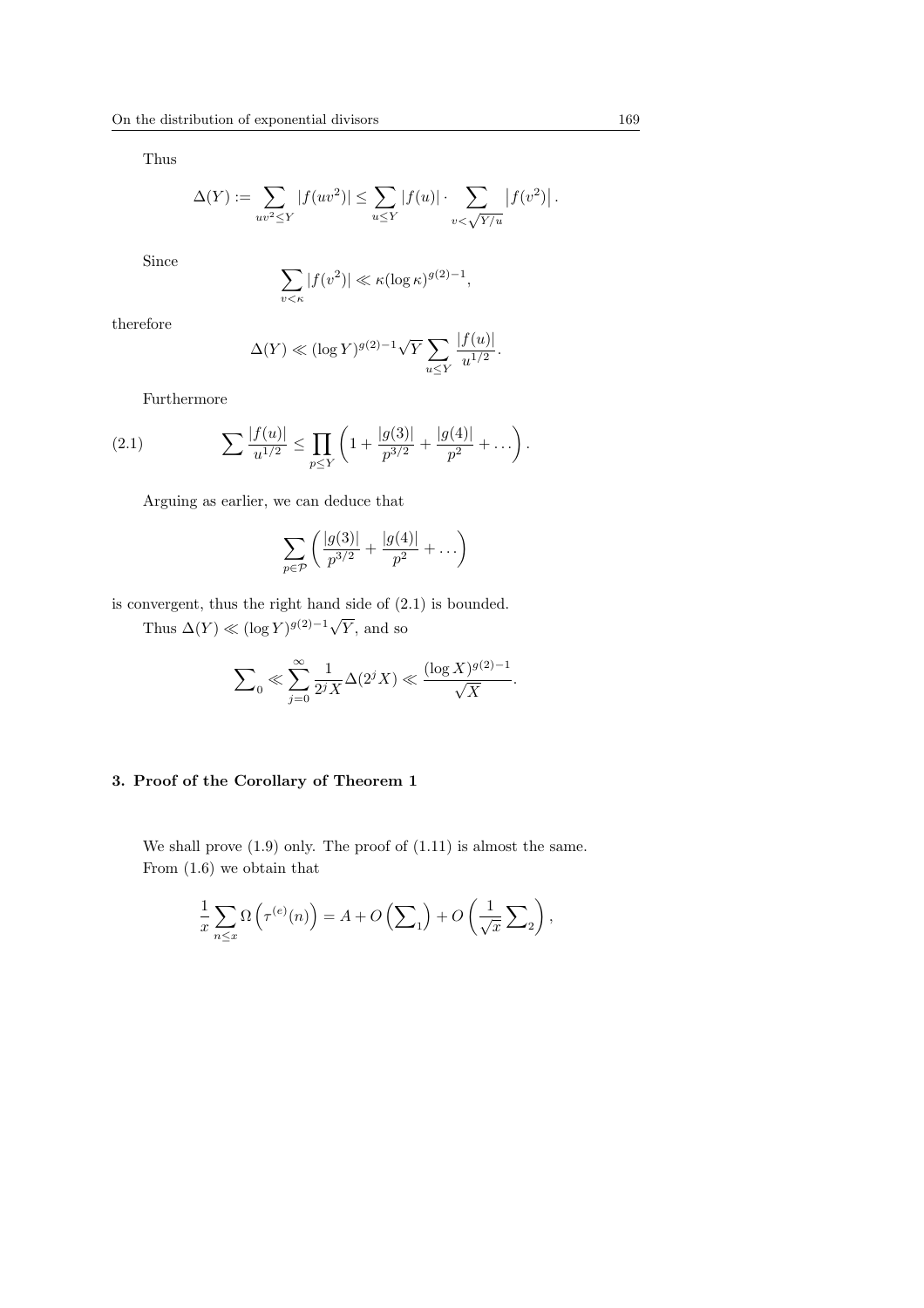$$
\begin{aligned} \sum_{1} &= \sum_{b \geq x \atop b \in \mathcal{B}} \frac{\Omega\left(\tau^{(e)}(b)\right)}{b}, \\ \sum_{2} &= \sum_{b \leq x \atop b \in \mathcal{B}} \frac{\Omega\left(\tau^{(e)}(b)\right)}{b} \prod_{p|b} \left(1 + \frac{1}{\sqrt{p}}\right). \end{aligned}
$$

Let  $h(n) := \Omega\left(\tau^{(e)}(n)\right)$ ¢  $h$  is completely additive, therefore

$$
\sum\nolimits_2 \le 2\sum\nolimits_{p^\nu} \frac{h(p^\nu)}{p^\nu} \left(\sum\limits_{c\in\mathcal{B}} \frac{1}{c} \prod\limits_{p|c} \left(1+1/\sqrt{p}\right)\right).
$$

The inner sum is convergent,

$$
= \prod_{p} \left( 1 + \left( 1 + \frac{1}{\sqrt{p}} \right) \left( \frac{1}{p^2} + \frac{1}{p^3} + \dots \right) \right) \leq C \prod_{p} \left( 1 + \frac{2}{p^2} \right).
$$

Furthermore

$$
\sum_{\substack{p \in \mathcal{P} \\ \nu \ge 2}} \frac{h(p^{\nu})}{p^{\nu}} = O(1),
$$

thus  $\sum_2 = O(1)$ .

Since

$$
E(Y) := \sum_{\substack{b \le Y \\ b \in \mathcal{B}}} h(b) = \sum_{\substack{p^{\nu} \le Y \\ \nu \ge 2}} h(p^{\nu}) \sum_{\substack{c \le Y/p^{\nu} \\ c \in \mathcal{B}}} 1 \le \sum_{\substack{p^{\nu} \le 2 \\ \nu \ge 3}} \frac{1}{p^{\nu/2}},
$$

thus

$$
E(Y) \ll \sqrt{Y} \log \log Y,
$$

and so

$$
\sum\nolimits_1 \ll \sum_{j=0}^\infty \frac{1}{2^j x} E\left( 2^{j+1} x \right) \ll \frac{\log \log x}{\sqrt{x}}.
$$

The proof is completed.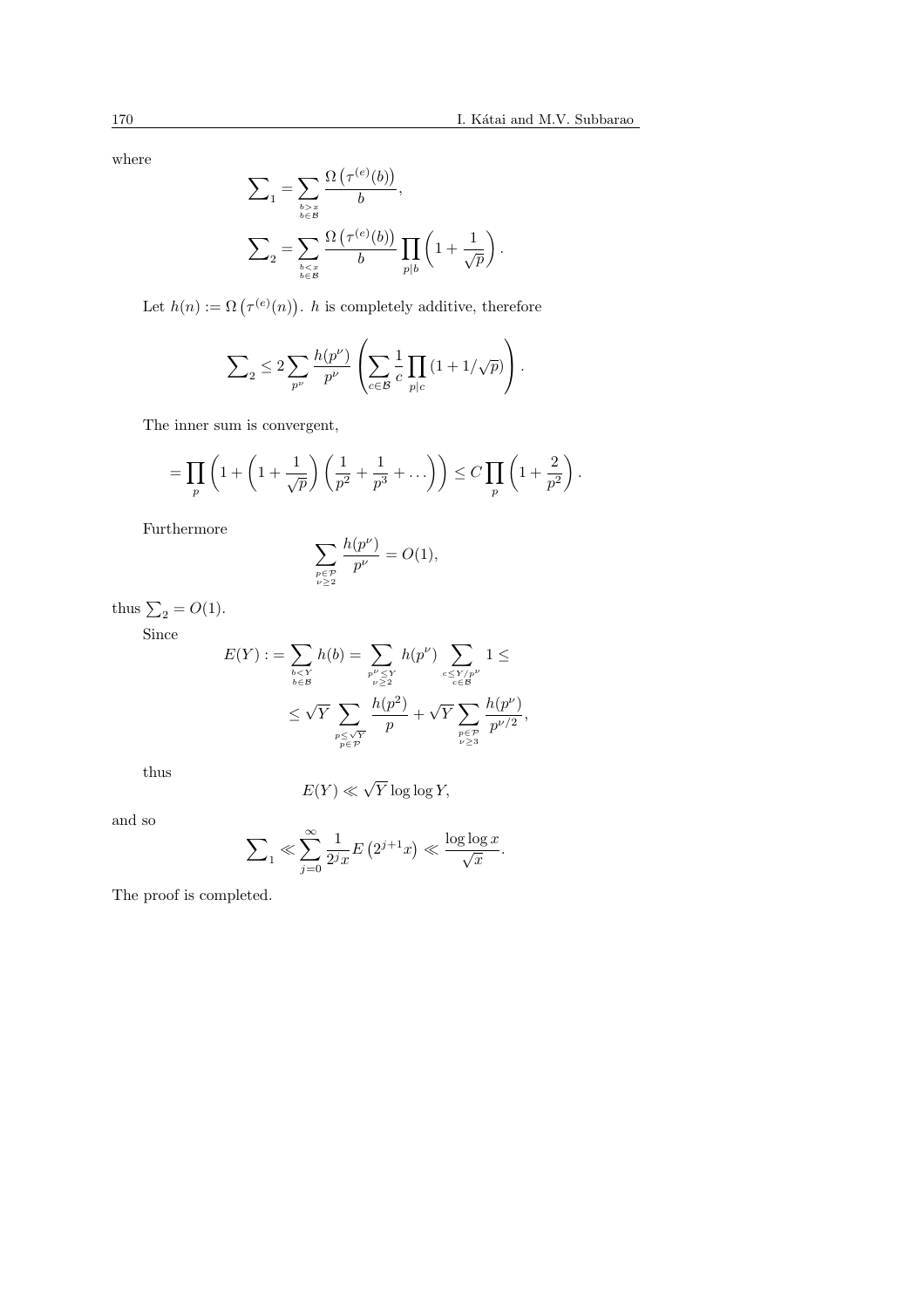## 4. Proof of Theorem 3

We shall use the next Lemma 1 due to P. Varbanec [8].

**Lemma 1.** Let  $\phi(d)$  be a multiplicative function, such that  $\phi(d) = O(d^{\varepsilon})$ for  $\varepsilon > 0$ . Let

$$
f(n) = \sum_{d^2|n} \phi(d).
$$

Then

$$
\sum_{x \le n \le x+h} f(n) = h \sum_{d=1}^{\infty} \frac{\phi(d)}{d^2} + O\left(h^{1/2} x^{\varepsilon}\right) + O\left(x^{\Theta+\varepsilon}\right),
$$

uniformly in h,  $h < x$ , where  $\varepsilon$  is an arbitrary positive constant and  $\Theta =$  $= 0, 2204.$ 

The exponent  $\Theta < 2/9$ , thus Lemma 1 is somewhat stronger than that of Graham and Kolesnik in [9].

Let  $b \in \mathcal{B}$ . Then

$$
\#\left\{n \in [X, X+H] \mid n \in \mathcal{R}_b\right\} =
$$
\n
$$
= \#\left\{m \in \left[\frac{X}{b}, \frac{X+H}{b}\right] \mid (m, b) = 1, \ |\mu(m)| = 1\right\} =
$$
\n
$$
= \sum_{\delta \mid b} \mu(\delta) \#\left\{\nu \in \left[\frac{X}{b\delta}, \frac{X+H}{b\delta}\right] \mid p^2 \nmid \nu \text{ if } p \nmid b\right\}.
$$

Let us apply Lemma 1 with  $x = \frac{X}{b\delta}$ ,  $h = \frac{H}{b\delta}$ ,

$$
\phi(p) = \begin{cases} 0 & \text{if } p|b, \\ 1 & \text{if } (p, b) = 1. \end{cases}
$$

We have

$$
\# \left\{ n \in [X, X + H], \ n \in \mathcal{R}_b \right\} =
$$
  
=  $H \nu(b) + O\left(X^{\Theta + \varepsilon} \cdot 2^{\omega(b)}\right) + O\left(H^{1/2} X^{\varepsilon} \prod_{p \mid b} \left(1 + \frac{1}{\sqrt{p}}\right)\right),$ 

which proves the theorem.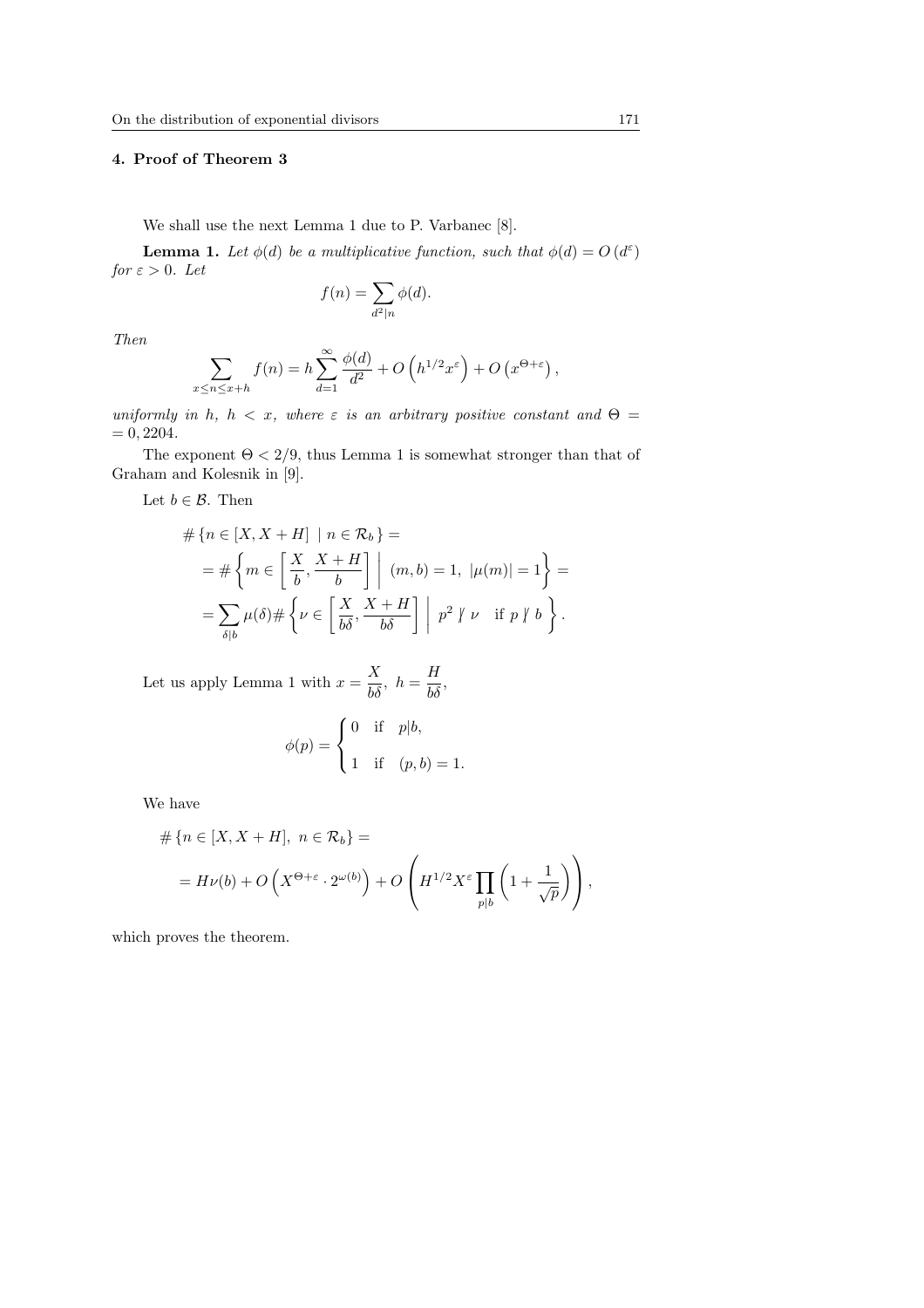## 5. Proof of Theorem 4 and that of the Corollary

Let  $\prod(x|b) = \#\{p < x \mid p-1 \in \mathcal{R}_b\}$ . We shall start from the identity

(5.1) 
$$
\prod(x|b) = \sum_{\delta|b \atop (\kappa, b) = 1} \mu(\delta)\mu(\kappa)\pi(x, \delta\kappa^2b, 1),
$$

which can be proved similarly as we argued at the proof of Theorem 1.

Let A and B be arbitrary constants. Assume that  $b \leq (\log x)^A$ . Let

(5.2) 
$$
\prod(x|b) = \prod_1(x|b) + \prod_2(x|b),
$$

where in  $\prod_1$  we sum over  $\kappa \leq (\log x)^B$  (=: L), and in  $\prod_2$  over  $\kappa > L$ .

By the Siegel-Walfisz theorem we obtain that

$$
\prod_{1}(x|b) = (\text{li } x) \sum_{\substack{\delta \mid b \\ (\kappa, b) = 1 \\ \kappa < L}} \frac{\mu(\delta)\mu(\kappa)}{\varphi(b\delta)\varphi(\kappa^2)} + O\left( (\text{li } x) \log x \right)^{-B} \sum_{\substack{\delta \mid b \\ (\kappa, b) = 1 \\ \kappa \ge L}} \frac{1}{\varphi(b\delta\kappa^2)} \right).
$$

Since

$$
\sum_{\kappa \ge L} \frac{1}{\varphi(\kappa^2)} \ll \frac{1}{L},
$$

we have

$$
\prod_{1}(x|b) = \nu(b) \text{ li } x + O\left(\frac{x}{(\log x)^{B}b}\right),
$$

where

(5.3) 
$$
\rho(b) = \frac{c}{b} \prod_{\substack{\pi \mid b \\ \pi \in \mathcal{P}}} \frac{\pi(\pi - 1)}{\pi^2 - \pi - 1},
$$

(5.4) 
$$
C = \prod_{p \in \mathcal{P}} \left( 1 - \frac{1}{p(p-1)} \right).
$$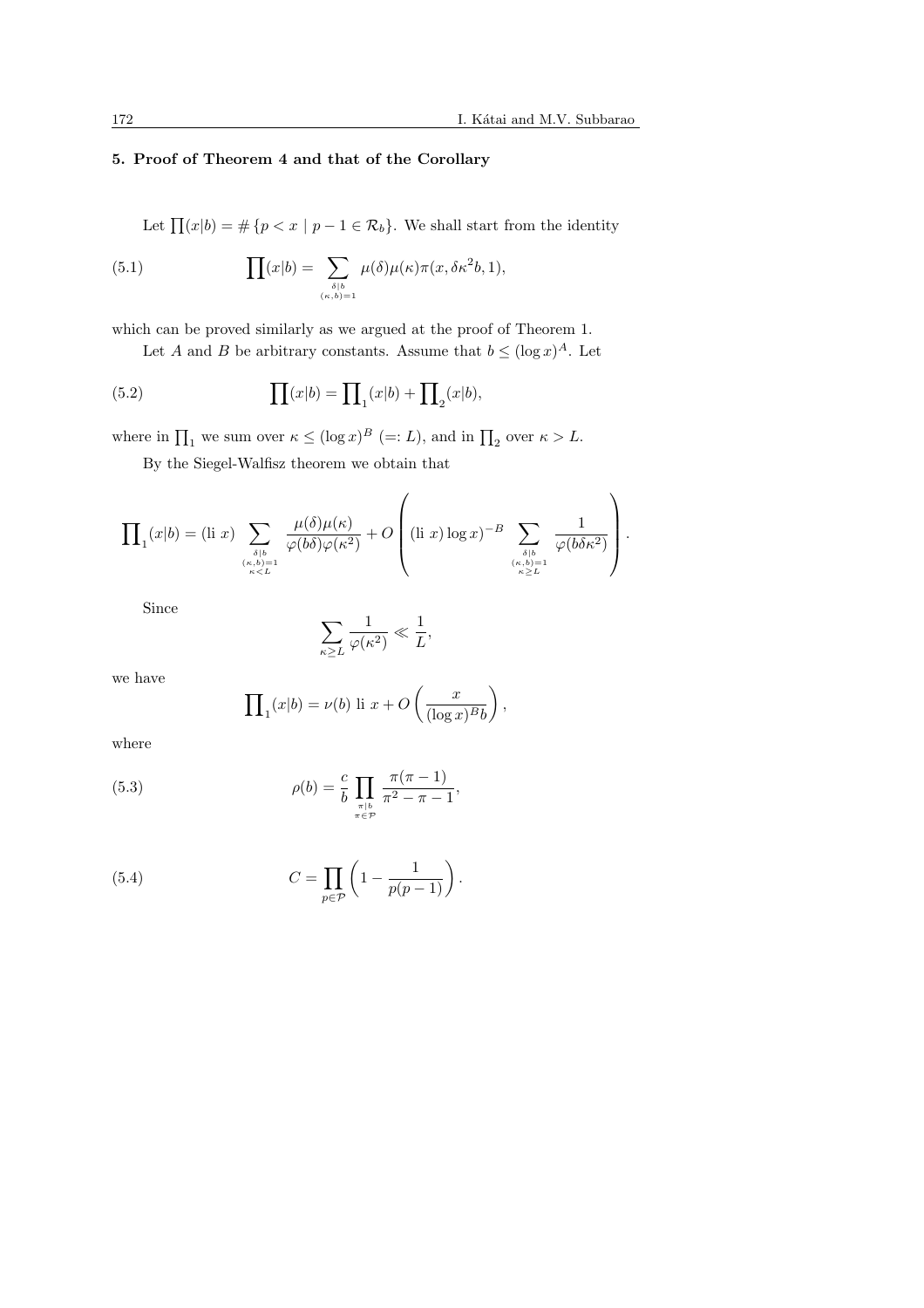To estimate  $\prod_2(x|b)$ , we observe that  $\pi(x, D, 1) \leq \frac{c \text{ li } x}{c(D)}$  $\frac{\partial^2 U}{\partial \varphi(D)}$  if  $D \leq x^{3/4}$ , and  $\pi(x,D,1) \leq \frac{x}{E}$  $\frac{x}{D}$  if  $D \geq x^{1/2}$ . Thus

$$
\prod\nolimits_2 (x|b) \ll (\text{li } x) \sum_{\delta \mid b \atop L < \kappa \leq \sqrt{x}} \frac{1}{\varphi(b\delta \kappa^2)} + x \sum_{\delta \mid b \atop \kappa > \sqrt{x}} \frac{1}{\varphi(b\delta \kappa^2)},
$$

and the right hand side is less than

$$
\ll \frac{\text{li } x}{(\log x)^B} \frac{1}{\varphi(b)} \prod_{p|b} \left(1 + 1/p\right) \ll \frac{1}{b} \frac{x}{(\log x)^B}.
$$

Thus

(5.5) 
$$
\prod(x|b) = \rho(b) \text{ li } x + O\left(\frac{x}{b(\log x)^B}\right)
$$

if  $b \leq (\log x)^A$ .

We can prove (1.14) similarly. We have to use the short interval version of the Siegel-Walfisz theorem (i.e. the theorem of Hoheisel and Tatuzawa, see K. Prachar [11], Theorem 3.2 in Chapter IX) and that

$$
\pi(x+y, D, 1) - \pi(x, D, 1) \ll \frac{y}{\varphi(D) \log x} \quad \text{for } D < y^{1-\varepsilon},
$$

and  $\pi(x+y, D, 1) - \pi(x, D, 1) \ll (y/D + 1)$  if  $y < D$ . We omit the details.

Now we prove the Corollary.

From sieve theorems we know that

$$
\prod(x+y|b) - \prod(x|b) \ll \frac{y}{\varphi(b)\log x} \quad \text{if } b \le \sqrt{x},
$$

$$
\ll \frac{y}{b} \qquad \qquad \text{if} \ \sqrt{x} < b.
$$

Thus

$$
\sum_{0} := \sum_{p \in [x, x+y]} \left( \tau^{(e)}(p-1) \right)^{r} = \sum_{\substack{b < x+y \\ b \in B}} \tau^{(e)r}(b) \left( \prod_{p \in B} (x+y|b) - \prod_{p \in B} (x|b) \right) =
$$
\n
$$
= \sum_{p \in [x, x+y]} \left( \tau^{(e)}(p-1) \right)^{r}
$$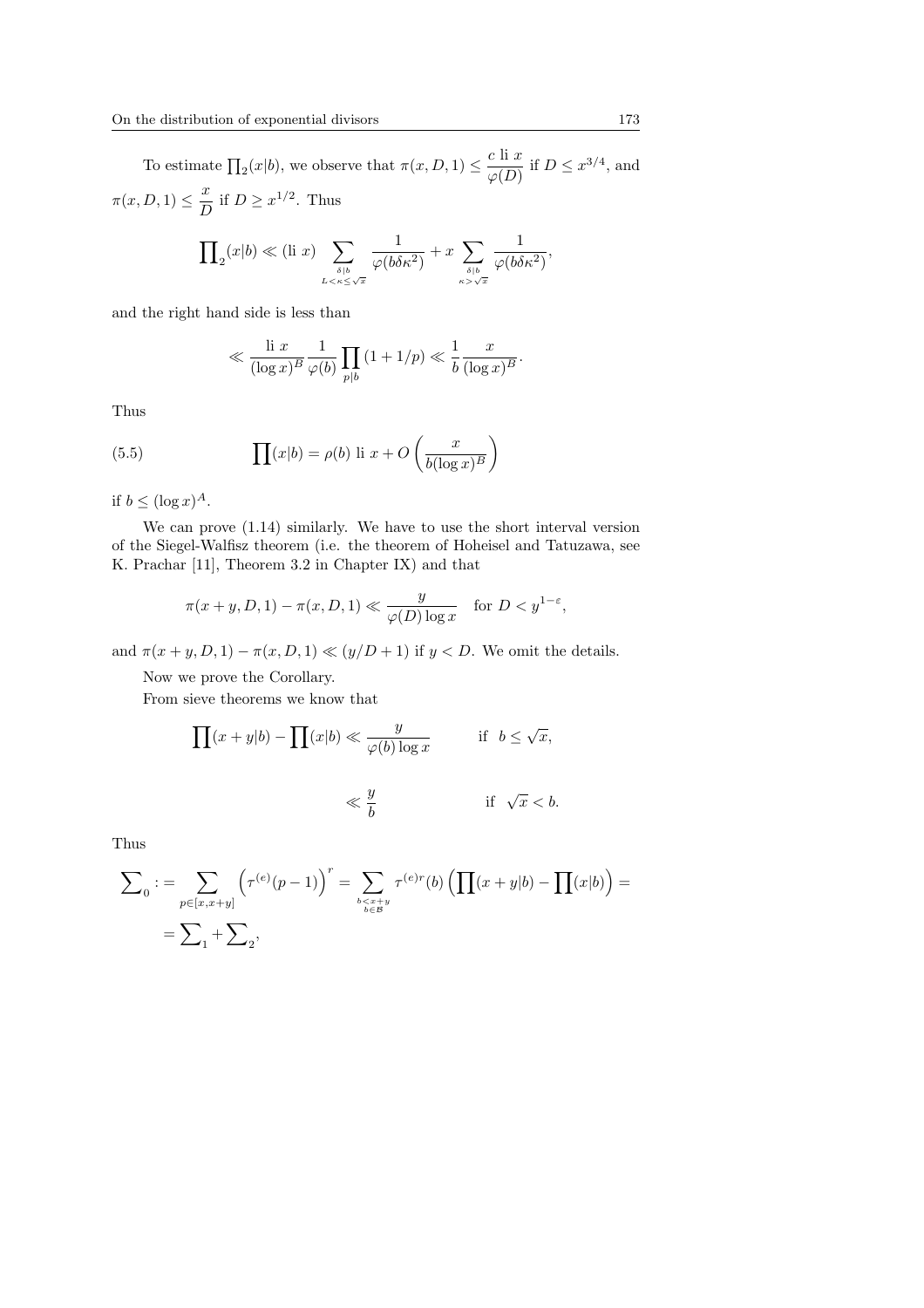where in  $\sum_1$  we sum over  $b < (\log x)^A$  and in  $\sum_2$  over the others.

One can prove simply that

$$
\sum_{\substack{b \in \mathcal{B} \\ b < z}} \tau^{(e)r}(b) \ll z,
$$

whence one gets that

$$
\sum_{2} \ll \frac{y}{\log x} \left( \sum_{\substack{b > (\log x)^A \\ b \in \mathcal{B}}} \frac{\tau^{(e)r}(b)}{b} + (\log x) \sum_{b > \sqrt{x}} \frac{\tau^{(e)r}(b)}{b} \right) \ll
$$
  

$$
\ll \frac{y}{(\log x)^{A/2 + 1}}.
$$

Furthermore,

$$
\begin{aligned} \sum_{1} &= \left(\text{li}\,\left(x+y\right)-\text{li}\,x\right)\sum_{b\leq (\log x)^A}\tau^{(e)r}(b)\rho(b)+O\left(\sum_{3}\right),\\ \sum_{3} &\ll \frac{y}{(\log x)^B}\sum_{b\in\mathcal{B}}\frac{\tau^{(e)r}(b)}{b} \ll \frac{y}{(\log x)^B}. \end{aligned}
$$

Finally, we observe that

$$
\sum_{\substack{b > (\log x)^A \\ b \in \mathcal{B}}} \tau^{(e)r}(b)\rho(b) \ll \frac{1}{(\log x)^{A/2}},
$$

whence

$$
\sum_{0} = (\text{li } (x+y) - \text{li } x)D_r + O\left(\frac{y}{(\log x)^{B_1}}\right),
$$

 $D_r$  is defined in (1.17).

Since  $A = 2B_1$  can be chosen, the Corollary is true.

# 6. Proof of Theorem 5

Let 
$$
p \equiv l \pmod{T}
$$
. Then  $p + a_j \in \mathcal{R}_{e_j c_j}$  holds, if  $\left(\frac{p + a_j}{c_j}, c_j\right) = 1$ , and  $\kappa^2 / \frac{p + a_j}{c_j}$  if  $(\kappa, Gc_j) = 1$ .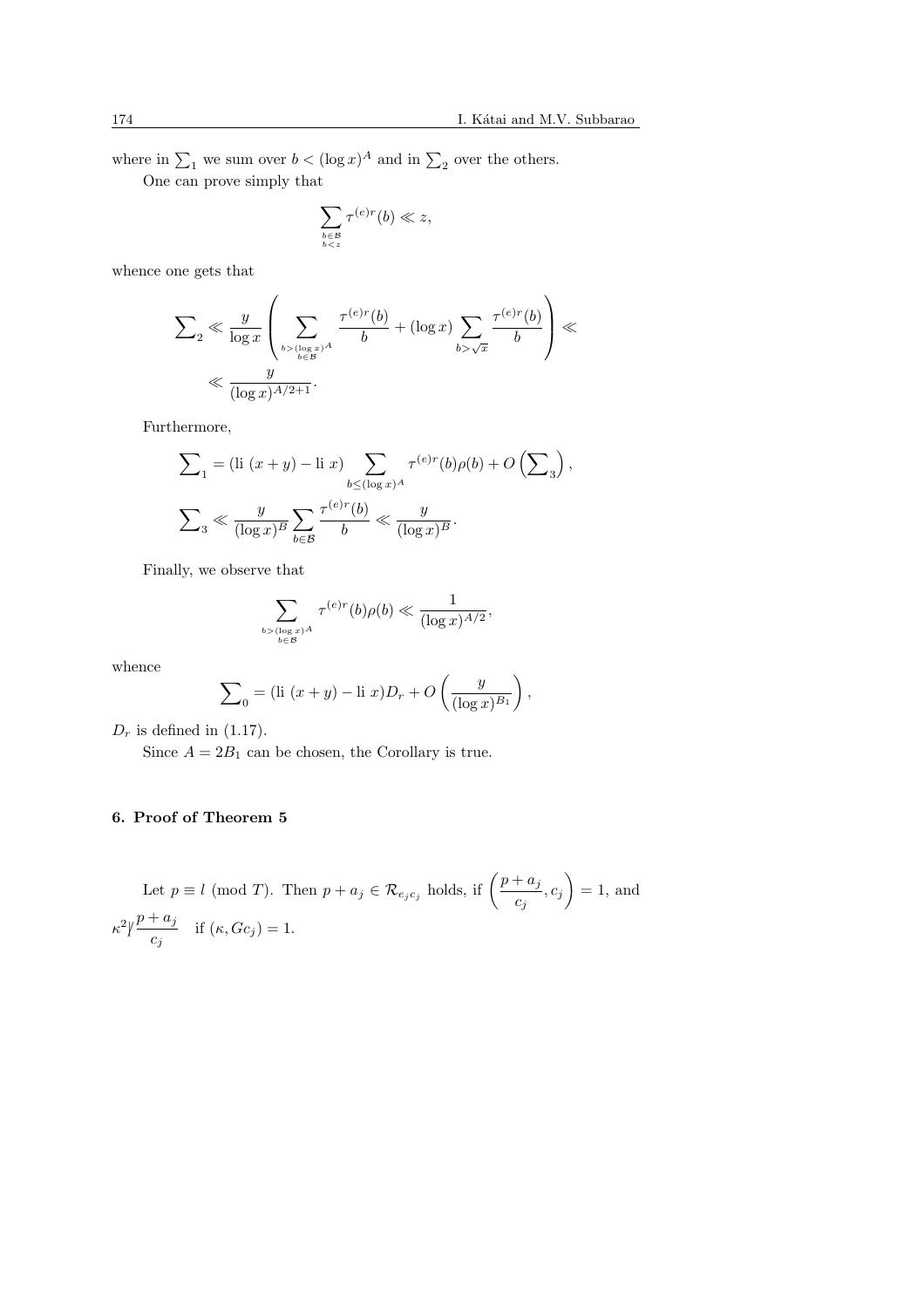Thus  $p + a_j \in \mathcal{R}_{e_j c_j}$ , if

$$
\sum_{\substack{\delta|c_j \\ \kappa^2|p+a_j \\ (\kappa, Gc_j)=1}} \mu(\delta)\mu(\kappa) = 1
$$

and the above sum is zero if  $p + a_j \notin \mathcal{R}_{e_j c_j}$ .

Thus the left hand side of (1.18) is

(6.1) 
$$
\sum \mu(\delta_1) \ldots \mu(\delta_k) \mu(\kappa_1) \ldots \mu(\kappa_k) (\pi((x+y), \Delta, r) - \pi(x, \Delta, r)),
$$

where  $\Delta$  is the least common multiple of T and  $\delta_j c_j \kappa_j^2$   $(j = 1, ..., k)$ , i.e.

$$
\Delta = [T, \delta_1 c_1 \kappa_1^2, \dots, \delta_k c_k \kappa_k^2],
$$

and r mod  $\Delta$  is such a residue, for which  $r \equiv l \pmod{T}$  and  $r + a_j \equiv$  $\equiv 0 \pmod{\delta_j c_j \kappa_j^2}$   $(j = 1, ..., k)$  hold true simultaneously.

The sum is extended over all  $\delta_1, \ldots, \delta_k, \kappa_1, \ldots, \kappa_k$  such that

$$
\delta_j|c_j, ( \kappa_j, Gc_j ) = 1.
$$

Since  $(\delta_{i_1}c_{i_1}\kappa_{i_1}^2, \ \delta_{i_2}c_{i_2}\kappa_{i_2}^2) \mid a_{i_2}-a_{i_1}$  if  $i_1 \neq i_2$ , and r satisfies the above equations, therefore  $(\delta_{i_1} c_{i_1} \kappa_{i_1}^2, \ \delta_{i_2} c_{i_2} \kappa_{i_2}^2) = 1$  for every couple  $i_1 \neq i_2$ . Thus

$$
\varphi(\Delta) = \varphi(T) \cdot \varphi(\delta_1 c_1 \kappa_1^2) \dots \varphi(\delta_k c_k \kappa_k^2) =
$$
  
= 
$$
\varphi(T) \delta_1 \dots \delta_k \varphi(c_1) \dots \varphi(c_k) \varphi((\kappa_1 \dots \kappa_k)^2).
$$

Furthermore,

$$
\sum \frac{\mu(\delta_1) \dots \mu(\delta_k) \mu(\kappa_1) \dots \mu(\kappa_k)}{\varphi(\Delta)} = \frac{1}{\varphi(T)\varphi(c_1) \dots \varphi(c_k)} \times \frac{\prod_{p|c_1} \left(1 - \frac{1}{p}\right) \dots \prod_{p|c_k} \left(1 - \frac{1}{p}\right) \prod_{\substack{\pi \\ \pi \mid Gc_1 \dots c_k}} \left(1 - \frac{k}{\pi(\pi - 1)}\right) = \frac{1}{\varphi(T)c_1 \dots c_k} \prod_{\substack{\pi | G(c_1 \dots c_k)}} \left(1 - \frac{k}{\pi(\pi - 1)}\right) = \frac{1}{\varphi(T)} E(c_1, \dots, c_k).
$$

By the prime number theorem for short intervals we obtain that

$$
\varepsilon(\Delta) := \pi(x + y, \Delta, r) - \pi(x, \Delta, r) = \frac{(\text{li } (x + y) - \text{li } x)}{\varphi(\Delta)} + O\left(\frac{y}{(\log x)^A}\right)
$$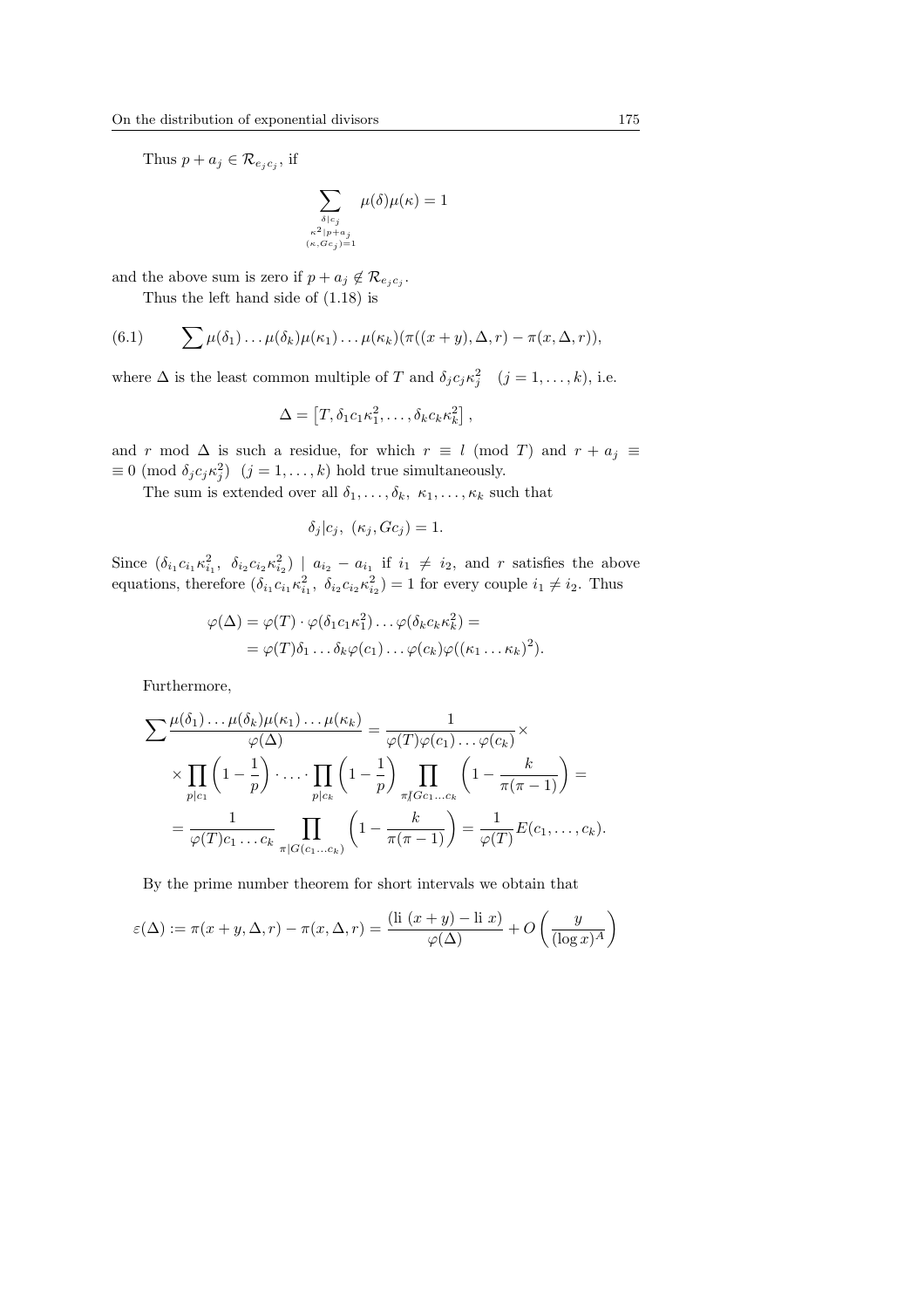whenever  $\kappa_j \ll (\log x)^{A_1}$ ,  $A_1$  is large. For larger values of  $\kappa_j$  we can use the upper bounds

$$
\varepsilon(\Delta) \ll \frac{y}{\varphi(\Delta) \log x},
$$
  $\Delta < y^{1-\varepsilon}$ , and  
 $\varepsilon(\Delta) \ll \frac{y}{\varphi(\Delta)}$  for  $\Delta > y^{1-\varepsilon}$ .

Substituting this estimates into  $(6.1)$ , we obtain  $(1.19)$  easily. The relation  $(1.20)$  is a simple consequence of  $(1.18)$ .

#### 7. Proof of Theorems 6, 7

We shall use the following

**Lemma 2.** For every fixed  $A > 0$  the number of solutions of  $n^2 - Am^2 =$  $=-1, 0 < n < x$  is at most  $O(\log x)$ , where the implied constant is absolute.

**Proof.** If  $(n, m)$  is a solution, then  $\left| \frac{n}{\cdot} \right|$  $\frac{n}{m}$  – √ A  $\leq \frac{1}{2}$  $\frac{1}{2m^2}$ , thus  $\frac{n}{m}$  is an approximant of the continous fraction of  $\sqrt{A}$ , therefore the assertion is true.

**Lemma 3.** Let  $y = x^{2/3+\epsilon}$ , and  $E(x, y)$  be the number of those integers  $n \in [x, x+y]$  for which there is a prime q such that  $q^2 \ge y$  and  $q^2 | n^2 + 1$ . Then

$$
E(x, x+y) \ll x^{2/3} (\log x) = y \frac{\log x}{x^{\varepsilon}}.
$$

**Proof.** If  $n_1, n_2$  are such integers for which  $n_j^2 + 1 \equiv 0 \pmod{q^2}$ ,  $(j = 1, 2)$ , then  $n_2^2 - n_1^2 \equiv 0 \pmod{q^2}$ . Since  $n_1 - n_2 \equiv 0 \pmod{q}$ ,  $n_1 + n_2 \equiv 0 \pmod{q}$ cannot hold, therefore either  $n_1 + n_2 \equiv 0 \pmod{q^2}$ , or  $n_1 - n_2 \equiv 0 \pmod{q^2}$ . It implies that for every  $q, q^2 \geq y$  no more than two n exist in  $[x, x + y]$  for which  $q^2|n^2+1$ .

If  $q^2|n^2 + 1$ ,  $n \in [X, X + Y]$ , and  $q > X^{\lambda}$ , then  $n^2 + 1 = Aq^2$  and  $A < 2X^{2-2\lambda}$ . From Lemma 1 we obtain that for fixed A no more than  $\log x$  such *n* exists. Thus the whole contribution of these q is less than  $O(X^{2-2\lambda} \log X)$ .

Thus no more than O  $(X^{\lambda}/\log x)$  $+O$  $(X^{2-2\lambda} \log x)$  $\frac{1}{\sqrt{2}}$ integers  $n \in [X, X+Y]$ exists for which  $q^2|n^2+1$  for some  $q \ge \sqrt{ }$  $\overline{Y}$ . By  $\lambda = \frac{2}{3}$  $\frac{2}{3}$  the inequality follows.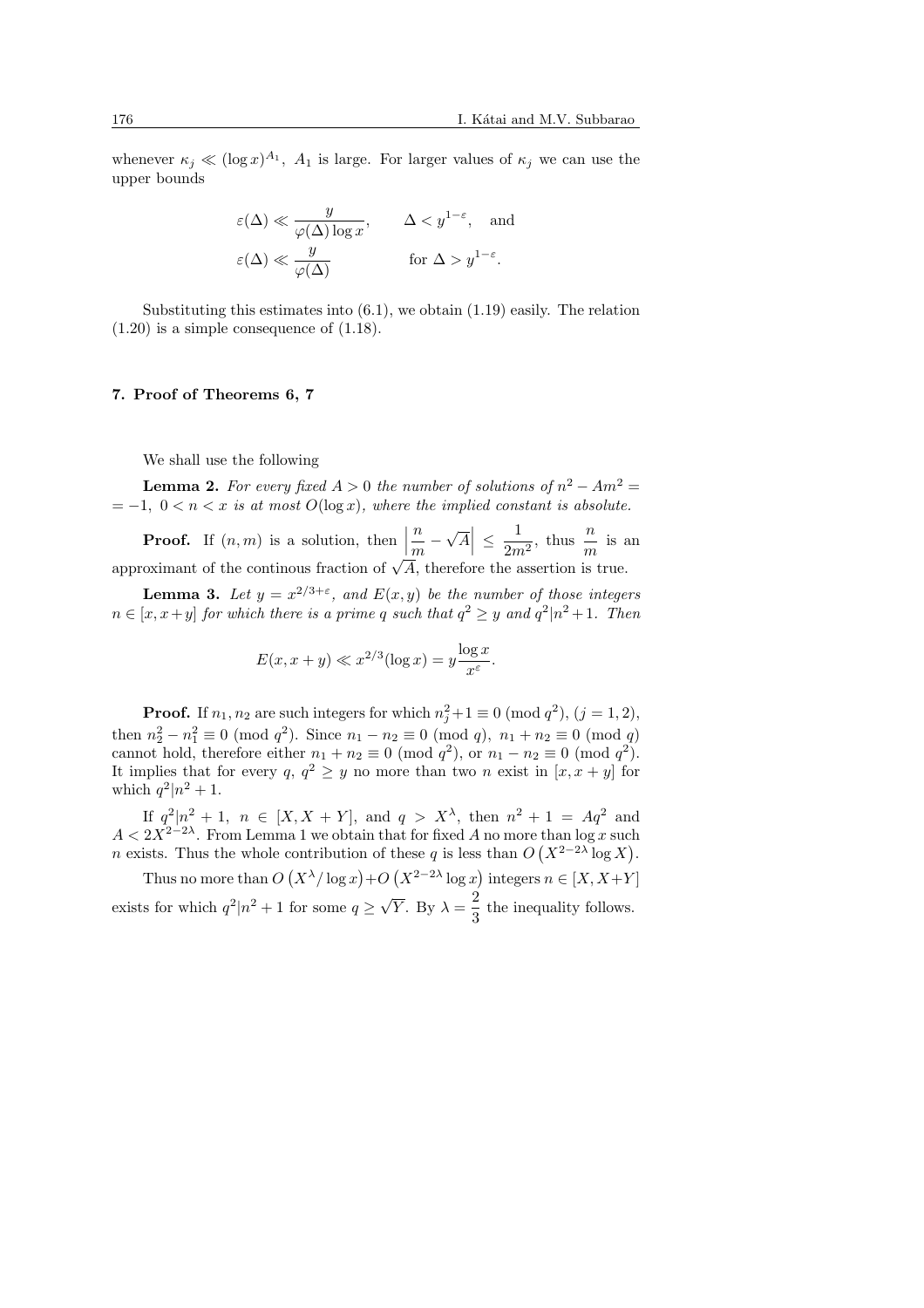Let  $\rho(m)$  be the number of solutions of the congruence  $n^2 + 1 \equiv 0 \pmod{m}$ . As it is known,  $\rho(m)$  is multiplicative,  $\rho(2) = 1$ ,  $\rho(2^{\alpha}) = 0$   $(\alpha \geq 2)$ ,  $\rho(p^{\alpha}) =$  $= \rho(p) = 2$  or 0 according to  $p \equiv 1$  or  $p \equiv -1 \pmod{4}$ .

**Lemma 4.** Let A be an arbitrary constant,  $B = 2A$ . Then

$$
\sum_{b > (\log x)^B} \sum_{n \in [x, x+y] \atop n^2 + 1 \in \mathcal{R}_b} \tau^{(e)}(n^2 + 1) \ll \frac{y}{(\log x)^A}.
$$

**Proof.** Let  $\varepsilon_1 > 0$  be a small constant. Let us consider first those integers  $n \in [x, x+y]$  for which  $q^2 | n^2 + 1$ ,  $q > x^{\varepsilon_1}$ . The sum of  $\tau^{(e)}(n^2 + 1)$  for those *n* for which  $q^2|n^2+1$ ,  $q > \sqrt{y}$  is less than  $y \cdot \frac{(\log x)}{\log x}$  $\frac{\log w}{x^{\varepsilon/2}}$ . (See Lemma 3, and that  $\tau^{(e)}(n^2+1) \ll x^{\varepsilon/2}$ .

It is obvious that

(7.1) 
$$
\sum_{(\log x)^B \le b < y} \sum_{\substack{n \in [x, x+y] \\ n^2 + 1 \in \mathcal{R}_b}} \tau^{(e)}(n^2 + 1) \ll y \sum_{(\log x)^B \le b < y} \frac{\tau^{(e)}(b)\rho(b)}{b}.
$$

Since

$$
\sum \frac{\tau^{(e)}(b)\rho(b)}{b^s} = \prod_{p \equiv 1 \pmod{4}} \left(1 + \frac{2 \cdot 2}{p^{2s}} + \frac{2 \cdot 2}{p^{3s}} + \dots \right),
$$

we can get that

(7.2) 
$$
\sum_{\substack{b \in \mathcal{B} \\ b < z}} \tau^{(e)}(b) \rho(b) \ll \sqrt{z} \qquad (z \to \infty),
$$

and so the right hand side of (5.1) is less than  $y/(\log x)^{B/2}$ .

Finally we consider those  $b \in \mathcal{B}$  for which  $b > y$  and for each prime divisor q of b,  $q < x^{\varepsilon_1}$ . If  $n^2 + 1 \in \mathcal{R}_b$ , then there exists some  $b_1 | b$ , such that  $b_1 \in \mathcal{B}$ , and  $y \cdot x^{-3\varepsilon_1} < b_1 < x$ . For such an  $n, \tau^{(e)}(n^2 + 1) \ll x^{\varepsilon}$ , and the remaining part of the left hand side of (7.1) is less than

$$
x^{\varepsilon}\sum_{\substack{Y\cdot x^{-3\varepsilon_1}
$$

say. The proof is completed.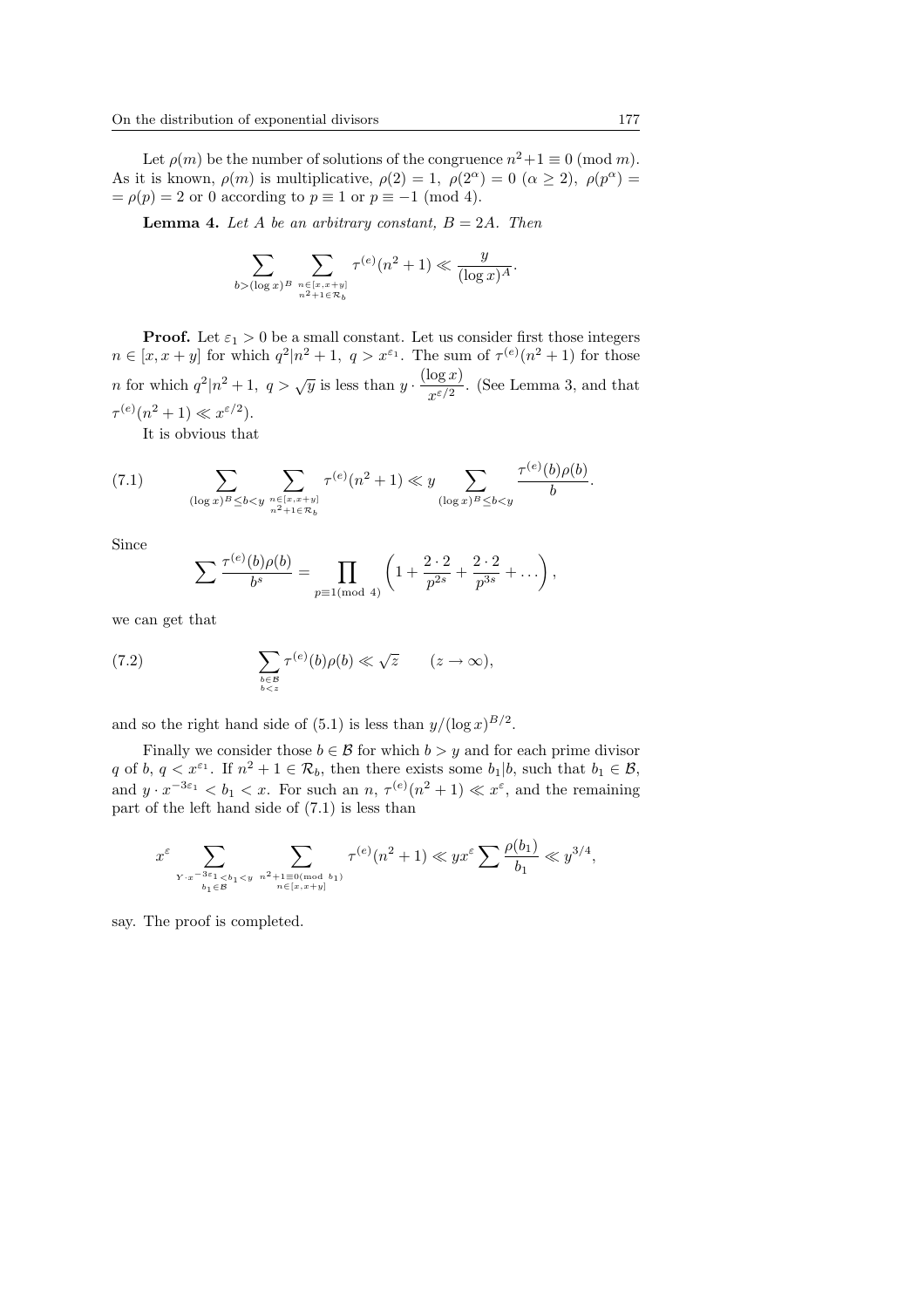Let  $H = (\log x)^B$ ,  $B = 2A$ . For some  $b \in \mathcal{B}$  let  $S(b)$  be the number of those  $n \in [x, x + y]$  for which  $\frac{n^2 + 1}{1}$  $\frac{1}{b}$  is squarefree, and  $S^*(b)$  the number of those *n*, for which  $\frac{n^2+1}{1}$  $\frac{1}{b}$  does not have prime square divisor  $\kappa^2$ , if  $\kappa < H$ . From Lemma 4 we obtain that

$$
\sum_{b \in \mathcal{B}} \tau^{(e)}(b) \left( S^*(b) - S(b) \right) \ll y/(\log x)^A.
$$

We have

$$
S^*(b) = \sum_{\delta,\kappa} \mu(\delta) \mu(\kappa) \# \{ n \in [x, x+y] \mid n^2 + 1 \equiv 0 \ (b \delta \kappa^2) \},
$$

where  $\delta|b, (k, b) = 1$ , and the largest prime factor of  $\kappa$  is less than H. Let  $b < H$ . Thus

$$
S^*(b) = Y \sum_{\delta,\kappa} \frac{\mu(\delta)\mu(\kappa)\rho(b\delta\kappa^2)}{b\delta\kappa^2} +
$$
  
+  $O\left(\sum_{b\delta\kappa^2 < 4x^2} \rho(b\delta\kappa^2)\right) + O\left(Y \sum_{b\delta\kappa^2 > y} \frac{\rho(b\delta\kappa^2)}{b\delta\kappa^2}\right).$ 

The error terms are clearly less than  $x^{\varepsilon}$ . Thus the first sum

$$
= \frac{\rho(b)}{b} \prod_{p|b} \left(1 - \frac{1}{p}\right) \prod_{\substack{\pi, \ell \\ \pi < H}} \left(1 - \frac{\rho(\pi^2)}{\pi^2}\right) =
$$
  
= 
$$
\frac{\rho(b)\varphi(b)}{b^2} \prod_{\substack{\pi, \ell \\ \pi \nmid b}} \left(1 - \frac{\rho(\pi^2)}{\pi^2}\right) \left(1 + O\left(\frac{1}{H}\right)\right).
$$

We can continue on a routine way, and deduce Theorem 6.

The proof of Theorem 7 is similar. Doing the same as earlier, we reduce the The proof of Theorem 7 is similar. Doing the same as earlier, we reduce the proof to estimate  $\#\{p \in [x, x + y] \mid p^2 + 1 \equiv 0 \ (b \delta \kappa^2)\}\)$  for  $b < H$ ,  $\delta |b$ ,  $\kappa^2 <$  $\langle H, \text{ for which we can use the short interval version of Siegel-Walfisz theorem,}$ according to it equals

$$
\frac{\rho(b\delta\kappa^2)}{\varphi(b\delta\kappa^2)}\left(\text{li}\,\left(x+y\right)-\text{li}\;x\right)+O\left(y/(\log x)^A\right).
$$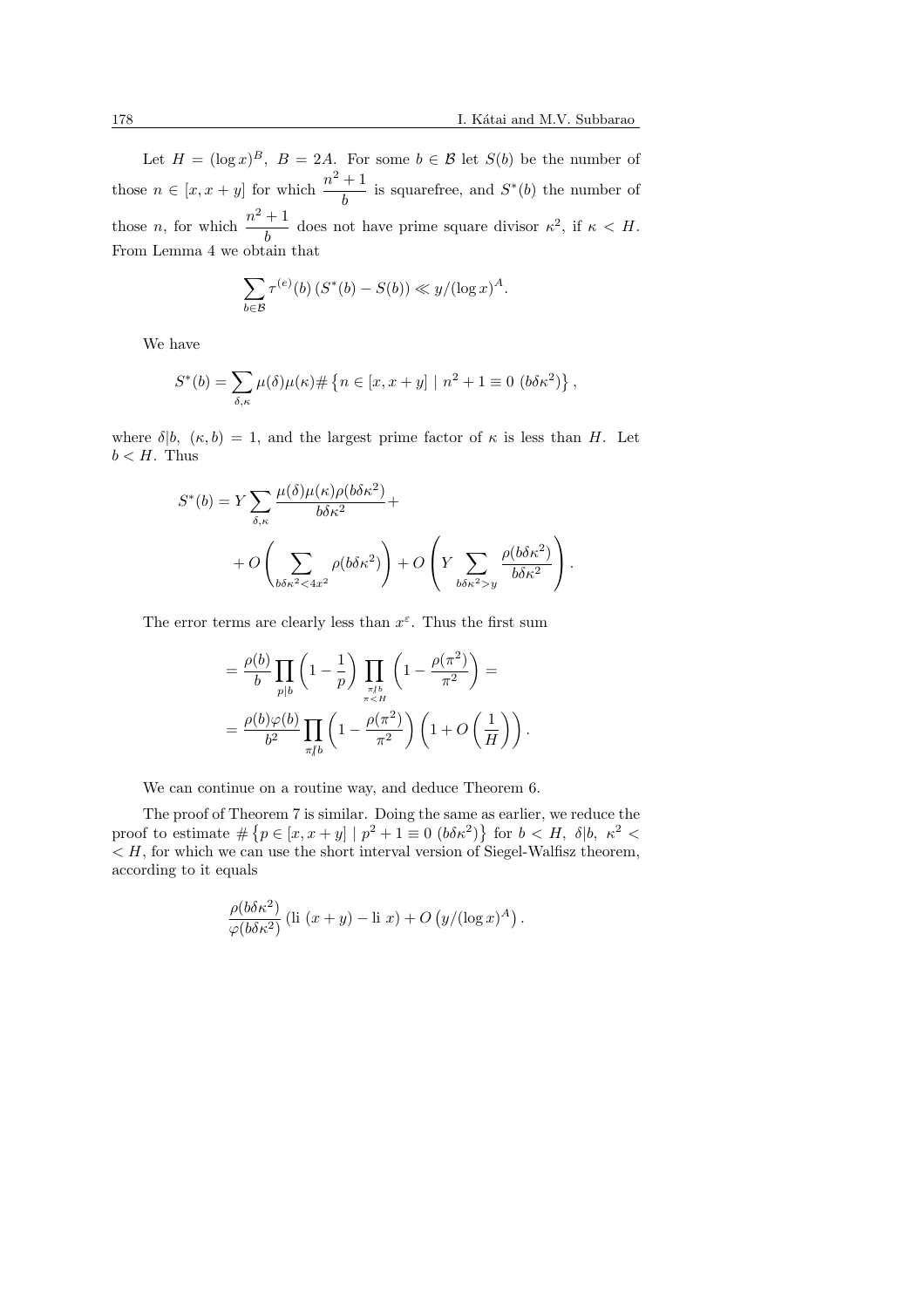Hence one can deduce that the number of primes  $p \in [x, x + y]$ , for which  $\frac{11}{10}$  $\left(\frac{+1}{b}, b\right) = 1$ , and  $\pi^2 \left(\frac{p^2 + 1}{b}\right)$  $\frac{1}{b}$  for the primes  $\pi < H$ , equals

$$
\begin{aligned} \text{(li } (x+y) - \text{li } x) \frac{\rho(b)}{\varphi(b)} \prod_{p|b} \left( 1 - \frac{1}{p} \right) \cdot \prod_{\substack{\pi \neq b \\ \pi < H}} \left( 1 - \frac{\rho(\pi)}{\pi(\pi - 1)} \right) + \\ &+ O\left( \frac{y}{(\log x)^A} \frac{1}{\varphi(b)} \right), \end{aligned}
$$

whence one can deduce Theorem 7 on a routine way. We have

$$
C_1 = \sum_{b \in \mathcal{B}} \frac{\tau^{(e)}(b)\rho(b)}{b} \prod_{\pi \nmid b} \left(1 - \frac{\rho(\pi)}{\pi(\pi - 1)}\right).
$$

#### References

- [1] Subbarao M.V., On some arithmetic convolutions in the theory of arithmetic functions, LNM 251, Springer, 1972, 247-271.
- $[2]$  Wu J., Problème de diviseurs exponentiels et entiers exponentiellement sans facteur carré, J. Théorie de Nombres de Bordeaux, 7 (1995), 133-142.
- [3] **Smati A. and Wu J.,** On the exponential divisor function, *Publ. Inst.* Math. Norv., 61 (1997), 21-32.
- [4] Subbarao M.V., On some arithmetic convolutions, The theory of arithmetic functions, Lecture Notes in Math. 251, Springer, 1972, 247-271.
- [5] Hooley C., Applications of sieve methods to the theory of numbers, Cambridge Univ. Press, 1976.
- [6] Graham S.W. and Kolesnik G., Van der Corput's method of exponential sums, London Math. Soc. Lecture Note Series 126, Cambridge Univ. Press, 1991.
- [7] Walfisz A., Weylsche Exponentialsummen in der neueren Zahlentheorie, Berlin, 1963.
- [8] Varbanec P., Multiplicative functions of special type in short intervals, New Trends in Probability and Statistics Vol. 2, Analytic and Probabilistic Methods in Number Theory, TEV, Vilnius, 1992, 181-188.
- [9] Graham S. and Kolesnik G., On the difference between consecutive squarefree integers, Acta Arithm., 49, (1987), 234-447.